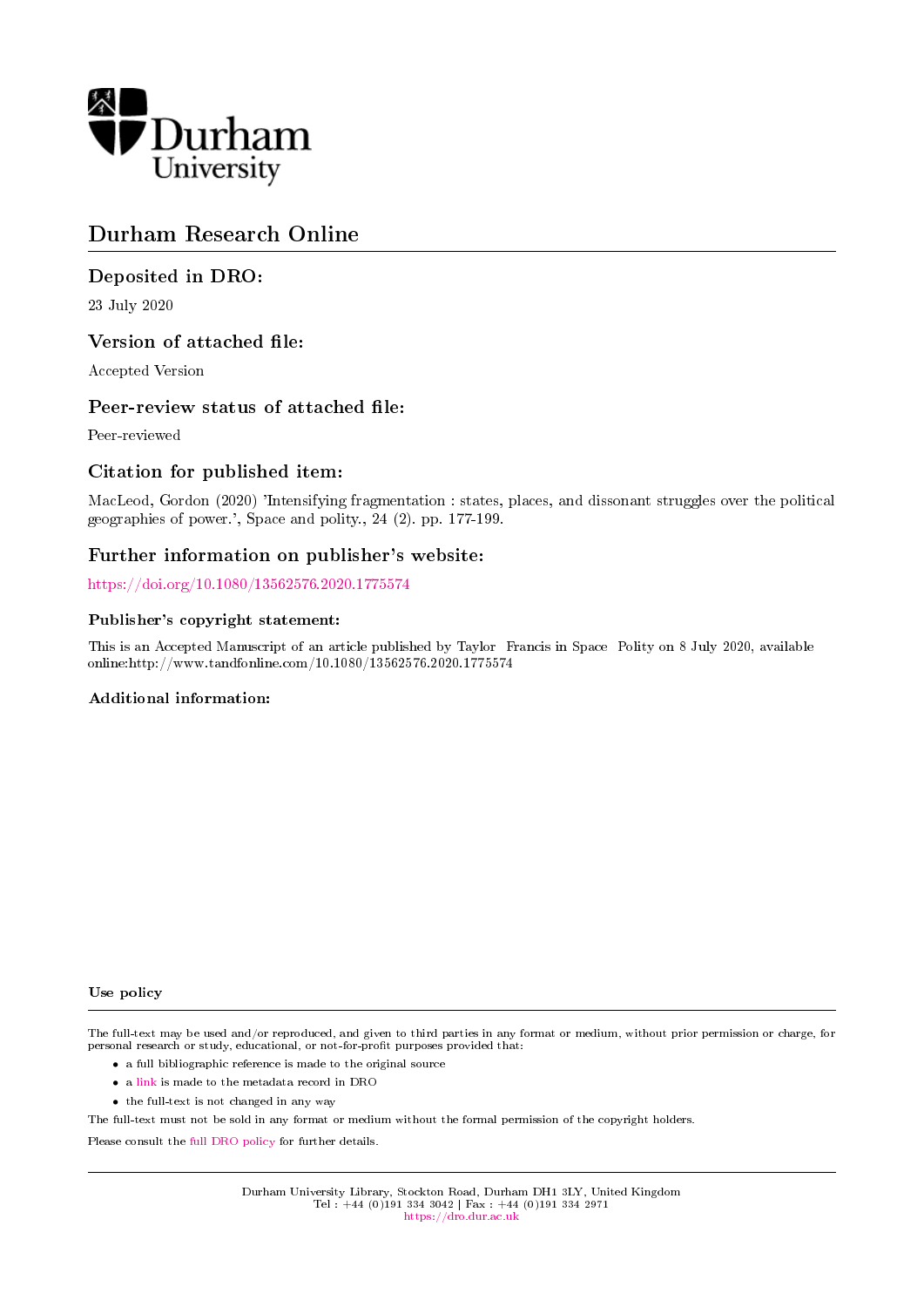## **INTENSIFYING FRAGMENTATION? STATES, PLACES, AND DISSONANT STRUGGLES OVER THE POLITICAL GEOGRAPHIES OF POWER**

### **Gordon MacLeod** Department of Geography Durham University, UK

## **Abstract**

This paper offers a detailed reading of *The Fragmented State*, authored by Ronan Paddison and published in 1983. This is arguably Paddison's most significant book-length contribution, elaborating and giving shape to many of the concerns that have now become staples of this journal. Carefully working through the chapters of this book, the paper seeks to encapsulate its key moves and insights, while also demonstrating ways in which some key claims prosecuted by Paddison continue to hold a relevance for understanding 'real world' transitions in the institutional and territorial forms assumed by Western states since 1983. Attention is paid to how Paddison deconstructs the dynamics of different national state systems, emphasising varying relations and contestations between central, regional and local administrations. Because the latter have become synonymous with large metropolitan conurbations, the urban dimensions of state 'fragmentation' become highly significant, and it is revealed how Paddison anticipates multiple processes and politics central to the contemporary 'splintering' of urban-political governance in the early stages of the twenty-first century. *The Fragmented State* is not merely an impressive outcrop of past intellectual labour on space and polity, it remains a fresh provocation for all who take seriously the present challenges of state (re)formation.

### **Keywords**

Ronan Paddison; the fragmented state; centre-local relations; metropolitan administrations; political geography; space and polity

## **1. Introduction: Ronan Paddison, political geography and** *The Fragmented State*

The untimely death of Ronan Paddison in July 2019 marked an extremely sad moment for those of us who were privileged enough to have benefitted from his warm encouragement, inspiration, and wise counsel in his role as editor of both *Urban Studies* and *Space and Polity*. I must confess, too, that for me this deep sorrow was compounded by shock. For it had seemed only a short time beforehand that Ronan, along with his two guest editors, Mark Boyle and Peter Shirlow, collaborating on what was to become the special issue of *Space and Polity* on 'Brexit Geographies', had provided some characteristically illuminating comments on a draft paper submission that was being developed by myself and my colleague and friend Martin Jones<sup>1</sup>. While this special issue was tragically to prove one of Ronan's final scholarly contributions as an author (Boyle et al, 2018), it is also worth acknowledging how certain themes at the core of what ought to comprise any temperate discussion of Brexit – not least debate over the status of erstwhile constitutional arrangements, alongside probing questions over precisely where legitimate political authority and democratic representation ought best to reside – featured so prominently in his influential monograph, *The Fragmented State: The Political Geography of Power*. It therefore came as an honour to be invited by Chris and Mark to discuss this book as part of the proceedings to the 'Ronan Paddison: A Commemoration of his Academic Life' event held in the Geography Department at Glasgow University on 22<sup>nd</sup> November 2019. What follows provides an enlarged version of what I presented at that event, underlining the extent to which I regard it as a genuinely landmark contribution to the thinking of 'space and polity'. Further, given the quite particular context in which this paper is written, I will refer to 'Ronan' throughout, rather than more normal academic convention of 'Paddison', but in doing so I intend my remarks as a serious statement about this scholar's fundamental contributions.

*The Fragmented State* (see **Figure 1**) was published in June 1983: in the midst of what was to become a conspicuously turbulent period in the political economic history of Britain. While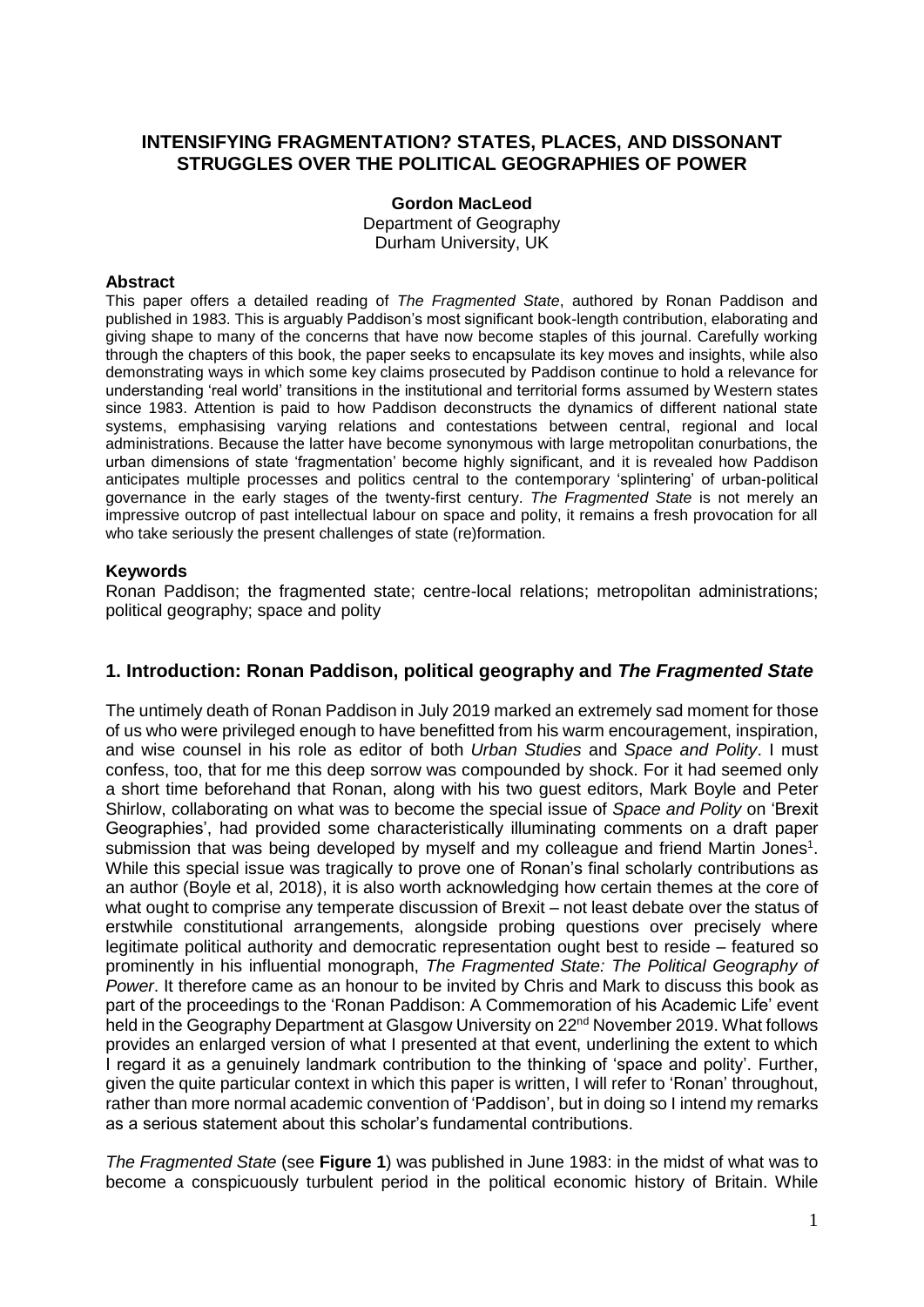obviously going to press well in advance of the momentous landslide re-election of Mrs Thatcher's government on 9<sup>th</sup> June 1983, the reader is appositely forewarned of such a likelihood. For a section of Chapter 3 – entitled 'Territorial Integration and 'Disintegration' in the Unitary State' – offers a most prescient analysis of how, in the election four years earlier, support for the Conservative Party across all social classes was becoming ever-more concentrated in the southern English shires and especially the South East region, just as an *anti*-Conservative vote was firmly taking root across much of Wales, Scotland, the rapidly deindustrializing regions of England, and urban Britain more generally (Paddison, 1983, pp.71-76). The territorial implications of this transforming electoral geography – not least in terms of how the Thatcher administrations of 1983 and 1987 were cynically to manipulate a spatially divisive *two-nations* political strategy that nurtured a particular socioeconomic base while simultaneously targeting 'enemies within' (trade unions, metropolitan government, the public sector, even those working in older industries) – were to have profound consequences for the uneven development of the country's economic geography, an associated mapping of inequality, the capacity of local government to respond to such challenges, and indeed the territorial integrity of the United Kingdom itself (Duncan and Goodwin, 1988; Jessop et al, 1988; Lewis and Townsend, 1989; Paddison, 1993). The seven chapters that comprise *The Fragmented State* provide invaluable insights through which to interpret and re-interpret this restructuring.

The publication of *The Fragmented State* (hereafter *TFS*) also coincided with a relatively flourishing context in academic Geography. This much is revealed in the 'Introduction' where Ronan acknowledges notable advances made by political geography "since the dark days of *Geopolitik*", even alluding to "something of a mini-renaissance" (Paddison, 1983, p.vii, p.viii), as a multiplicity of perspectives began to enrich the subfield in conceptual and methodological terms. These included Marxist and Weberian analyses of the state alongside the World

## **Figure 1:** Front cover of *The Fragmented State* (Paddison, 1983).

Systems Theory pioneered by Immanuel Wallerstein, all of which had been influential in the formation a year earlier of a new journal entitled *Political Geography Quarterly*<sup>2</sup> under the editorship of Peter J Taylor (Taylor, 1984). Interestingly, in light of these fresh debates, Ronan uses the 'Introduction' of *TFS* to advocate quite unequivocally that the 'common core' of political geography ought to comprise the study of the state. Indeed, he interprets the state to be "the fulcrum of political life" (Paddison, 1983, p.viii) while insisting that to analyse its form and functioning, in turn, enables researchers to examine critical questions around conflict, consensus and power. His rationale for this focus is deepened in the early stages of Chapter 1, entitled 'Politics, Space, and the State', where he contends that:

One of the more striking accompaniments of the emergence of the modern industrial state has been the marked increase in the volume and scope of government activity. ... [Indeed,] the state [has become] responsible for the supply of a growing array of services some of which, such as the defence of the national territory, it is argued, are more efficiently provided by the public rather than the private sector. Besides acting as a supplier of public goods, the state acts as a regulator – providing and maintaining the framework within which the market economic system can operate – and as the forum within which competing claims of different interest groups can be resolved (Clark and Dear, 1981). In most of the advanced industrial nations, the state has adopted a role as *social engineer*, aiming to structure society within a desired set of normative goals. This has led the state towards intervention in the socio-economic structure to meet some determined level of *distributive justice*, a role it has seen as necessary to counterbalance the inequalities created by the market system (Paddison, 1983, pp.1-2: added emphases).

It was the *geographical patterning* of these very processes that constituted the intellectual filament of *TFS*<sup>3</sup>: the 'fragmentation' in question – while certainly evoking the potential for societies to experience political and administrative disarray – being much more a theoretical inducement to interpret the state as comprising a diffusion of power between central, most often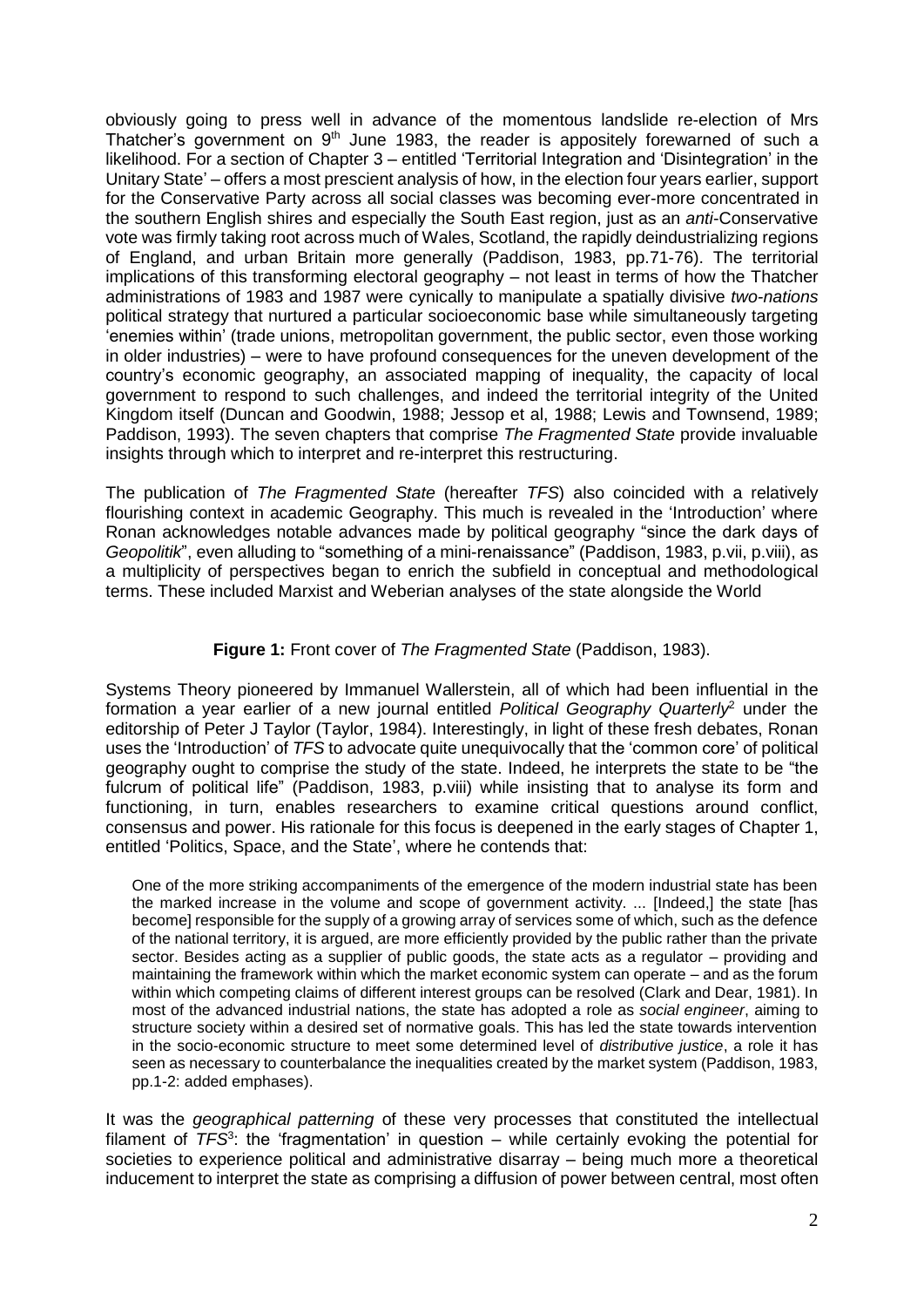nationally-articulated, levels of administration and those located at sub-national levels, notably local, urban, and regional governments. For Ronan, it is only through a deep-seated appreciation and conceptual unpacking of the relationships between those central and subcentral institutions – part of what might be termed the 'territorial structure of the state' (Cox, 1993) – that meaningful insights are provided into how and where, for example, any potential 'growing array' of publicly organized services – including health care, schooling, libraries, buses, and perhaps municipal housing – might appropriately be administered and delivered to citizens as part of any purported political endeavour to enhance *distributive justice*. <sup>4</sup> Crucially, though, it was also about: 1) how political institutions located at different spatial levels of the state engage in a compromise over competing claims, not least the "fiscal implications of service provision in the fragmented state" (Paddison, 1983, p.ix); and, 2) relating in large part to the very legitimacy of such arrangements, how the multiply scaled political institutions themselves might be held to some democratic account by citizens<sup>5</sup>.

## **2. Territorial and institutional forms of** *The Fragmented State*

All of which raises a number of key questions that percolate through the early pages of *TFS*. Perhaps the primary one concerns precisely how states might be arranged territorially? Which then invites discussion over the appropriate balance of power and responsibility between central, local and regional levels of governments. And what is the likelihood that such a balance of territorial arrangements might enable some degree of distributive justice for citizens (Pahl, 1975)? Moreover, how could this differ between states across the world and why? And recalling the 'community power' debate that had proceeded to shape so much urban political analysis in the USA (Hunter, 1953; Dahl, 1961), *who* actually governs and at which level (Paddison, 1983: 3-6); and, by extension, over and through which spaces (spatial units and maybe also specific spatial nodes from which governance might diffuse)? Deliberations like these raise the spectre of what the political sociologist Bob Jessop (1982) simultaneously was analysing as the 'institutional form of the state': not least the capacity to locate precisely which actors and organizations gain access to and influence the crucial institutions of government and administration; and whether, in turn, the state itself, through the enactment of particular strategic projects, might be operating clandestinely to favour certain interest groups while disregarding others. To simplify, then, *TFS* pitches its tent on the ground where territorial and institutional forms of the state intersect, sometimes readily, other times contradictorily or even conflictually. *TFS* thus emerged at a time when such thorny issues had undoubtedly become highly politicized in the United Kingdom, perhaps nowhere more so than in the discourse and practice of local government. In analysing such matters, Ronan draws on, among others, the conceptual innovations of prevailing Marxian scholarship, including Claus Offe (1975) and Manuel Castells (1977), alongside Cockburn's (1977) research on the local state in Lambeth, London, and Saunders's (1979) theorizations on urban politics in England, all helping to disclose embryonic discontent with the early reign of Thatcherism; not least in how central government was aiming to shrink financial support to local governments while also interfering in the *autonom*y afforded to those local states in terms of how and indeed where within their jurisdictions they might plan to spend these finances (Duncan and Goodwin, 1988).

These were also early moments in what was to become a thorny dialogue over how we might appropriately conceptualize such local autonomy: something which at certain times during the 1980s veered towards an enormously fractious polemic about the theoretical status of *locality* (Paddison, 1983, p.20)<sup>6</sup>. Dovetailing this controversy was a dispute over the conceptual value of *space* as an independent variable in shaping territorial arrangements. Among those eschewing its theoretical status was the aforementioned urban sociologist, Peter Saunders. Saunders reasoned that in order to understand differences in, for example, the quality of schools between Brixton and Chelsea in London or in the level of health care between Protestant and Catholic areas of Belfast, it is vital that such *place* variations are understood in terms of the respective class, race and religious differences associated with inhabitants rather than as properties or attributes of the spaces themselves. That premise drew Saunders to conclude that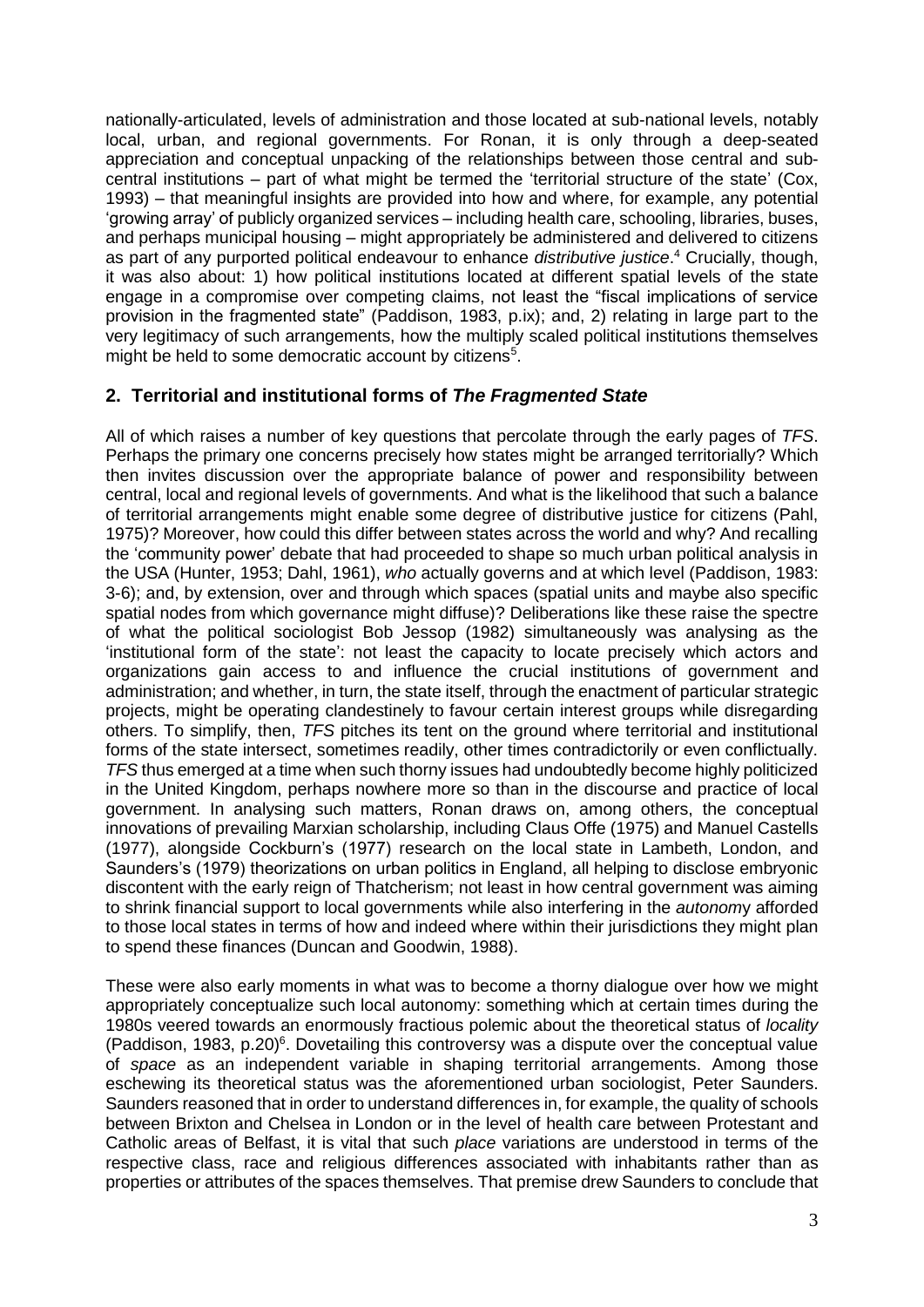it is class, race and religion rather than space which "constitute the keys to theoretical analysis" (Saunders, 1980, p.iv). Nonetheless, and while blending his characteristic geniality with a conceptual lucidity that foreshadowed those subsequent often intractable debates (Massey et al, 1984; Gregory and Urry, 1985), in *TFS* Ronan sees matters otherwise:

... territorially based political conflict becomes more salient where spatial divisions coincide with class or ethnic divisions. This is apparent at both regional and local levels when there are demands for autonomy by regional ethnic groups or conflict over resource allocation between local jurisdictions. In this sense, space is a contributory factor: quite apart from the fact that such processes are taking place in space, it is because these class or ethnic differences are identifiable with distinct areas that space becomes an integral part of the explanation (Paddison, 1983, p.22).

Attuned to the respective constitutive properties of these social and spatial relationships, Ronan offers further clarity about how, rather than somehow interpreting *localities* or *regions* themselves endeavouring to attain added powers of administration or leveraging financial support from central state levels, a premise that would invite the spectre of *spatial fetishism* (Soja, 1989), it is, of course politicians and other front-stage players who seek to *represent* these spatial units: for it is they who do the 'acting' and who operate as 'agents' on behalf of such territories (Paddison, 1983, p.22; also Cox and Mair, 1988; Cox, 1993).

Such a principle, which avoids any simplistic attribution of spatial units with 'agency' such as that which characterised Ratzelian political geography, becomes indispensable for Ronan when analysing different territorial expressions of the state, most notably between unitary (highlycentrally administered) and federal (locally-regionally devolved administrative) states as presented in Chapter 2, entitled 'Territory and Power'. In looking to place a dot along any given 'decentralization-centralization' continuum, a unitary state could conceivably be organized along entirely centralized lines, especially in the case of city-states and very small countries. However, as Ronan underlines, in practical *political* administration as opposed to formal *constitutional* proclamation, it tends to be the case that ostensibly unitary states, including those in northern Europe such as Sweden, Ireland, and France, experience *some* degree of authority and responsibility being devolved to local administrations, albeit the latter functioning within a relative hierarchy of power directed from central institutions. Perhaps this is hardly surprising given how the origins of local multi-purpose representative government can be traced to medieval Europe (consider here the cases of Venice and Florence) while the nineteenth century also witnessed a wave of resurgence, not least in response to demands for services and participation from rapidly expanding urban populations (Paddison, 1983, pp.30-31).

Federal states are formally constituted territorially as comprising at least two distinct layers of government. Classically, this features a central administration – often named the *Federal* government – sharing power and a qualified *sovereignty* with regional-level *states* as to be found in the cases of the USA, Australia, and Germany<sup>7</sup> , or *provinces* in Canada and *cantons* in Switzerland. Throughout Chapter 4, entitled 'Federalism: Regional Diversity within National Union', Ronan immerses the reader in an astonishingly impressive detailed analysis of how each of these political arrangements are contextualized in historical claims to local or regional autonomy, sometimes with the spectre of colonial relations. And yet, given how "federalism offers an institutional mode that balances the centrifugal and centripetal forces within the state" (Paddison, 1983, p.97), as a mode of territorial government it has significant capacity to avert prospective divisions between a political and economically dominant core and a dominated or colonized periphery. Indeed, Ronan identifies how in practice this 'territorial pluralism' was evident in the way that Canada's federalism has served to enhance at least relatively the cultural and political distinctiveness of Quebec province; not least in the way that the Federal capital, Ottawa – located in the relatively powerful province of Ontario, which itself hosts Canada's premier city of Toronto – transferred some key powers over health and welfare policy to Quebec, all crucially matched with supportive funding (Paddison, 1983, p.134). Ronan's consideration of centripetal and centrifugal forces within the state could also be deployed to compare and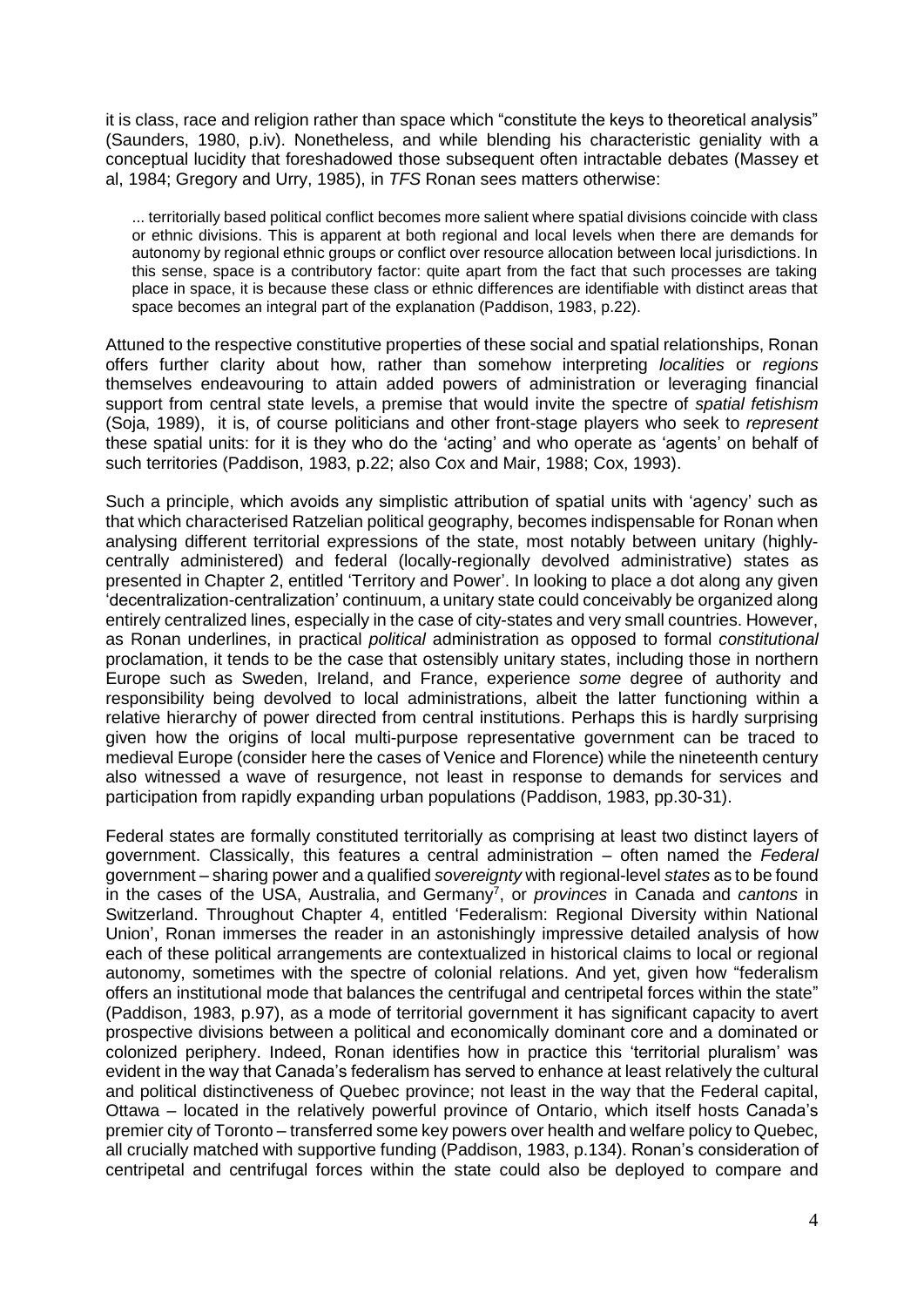contrast how, since the 1980s, under a Federal regime Germany's regional economic geography has remained moderately balanced, while under a centralized unitary regime the United Kingdom economy has become increasingly lop-sided by the hyper-dominance of London (Paddison, 1983, pp.136-37; Massey, 2007; Martin et al, 2016). In sum, although always wary of over-generalisations, Ronan suggests here that a measure of fragmentation – which absolutely need not imply *in*coherence or even some kind of anarchy with respect to politics, policy and planning – may actually be more successful, over time, in fostering a more equal and more justly distributed society and associated political economy. The implications for current deliberations about the 'Brexit geographies' of the United Kingdom are legion.

Examples like these of course recall a question raised earlier about how key responsibilities might be divided among different levels of government. Traditionally, functions like defence and national security, foreign affairs, and macroeconomic policy have tended to be reserved for central government: indeed, this has tended to be the case in both unitary and federal states. Yet for other functions, there is considerable variation within and between these two territorial forms such that identifying distinct trends is far from straightforward (Leemans, 1970). Not least is this respect, the case arises of countries that are formally of unitary status but which experience a *de facto* variant of devolution, itself often asymmetric whereby powers are granted only to certain regions. Drawing on the ground-breaking work of Elazar (1975), Ronan refers to these as 'compound unitary' states, of which there are two types. One is associated with countries that permit relatively small communities to preserve their cultural identity while retaining political, economic, and military ties to a more powerful nation-state; an example being where Madeira and Azores were permitted relative autonomy in Portugal after the fall of Salazar's dictatorship (Stevens, 1977; Paddison, 1983, pp.31-32). The other type of 'compound unitary' form relates to those which contain regional level territories – sometimes perhaps garnished with a national consciousness – which have been bestowed certain legislative powers or responsibilities that in conventional unitary states would ordinarily be deemed the prerogative of central government:

Regional devolution of this type is often only granted to parts of the state and in particular, where it is more generally associated with multi-national states, to ethnically distinct minority homelands. Examples are found in both the developing world (Sudan, Burma) as well as the developed world (Italy, Spain). Insofar as regionally recognized units such as Sicily, Wales, or Scotland are as 'indestructible' (Duchacek, 1970) as Queensland or Alberta, this 'quasi-federal' devolution does reflect qualities similar to federally organized countries (Paddison, 1983, p.31).

Perhaps of particular note here is the case of Scotland, the country where Ronan spent his working life and in doing so contributing enormously to its educational and civic society. Scotland in the early 1980s could be interpreted perhaps most plausibly as a territory characterized by some delicate balance between 'peripheral nationalism' and 'regional nationalism'. Maybe the discovery of North Sea Oil in 1970 had worked in the eyes of some to potentially 'de-peripheralize' its economic status vis-à-vis the economic geography of Britain following a period that is widely depicted as representing incremental industrial decline (Dickson et el, 1980; Devine, 2012). It was also to foster electoral support for the avowedly separatist Scottish National Party (SNP) throughout the 1970s, although without ever reaching a sizeable majority to challenge the London-based political order centred in Westminster (Paddison, 1983). However, the Thatcherite decade was to precipitate a more confrontational politics, as central government explicitly eschewed support for Scotland's remaining industrial sectors, while simultaneously choosing the nation as a 'test-bed' for some deeply unpopular policies, most notoriously water privatization and the Poll Tax: all of which, as Ronan was to contend in a timely intervention a decade after *TFS*, revealed the "fragility of the relationship between Scotland and the British state" (Paddison, 1993, p.167). To be sure, Scotland was only one among many regions across the United Kingdom that had witnessed a decimation of its industrial base alongside a rise in mass unemployment and an ensuing erosion of the local and regional social fabric (Hudson, 1989; Lewis and Townsend, 1989), but the callous political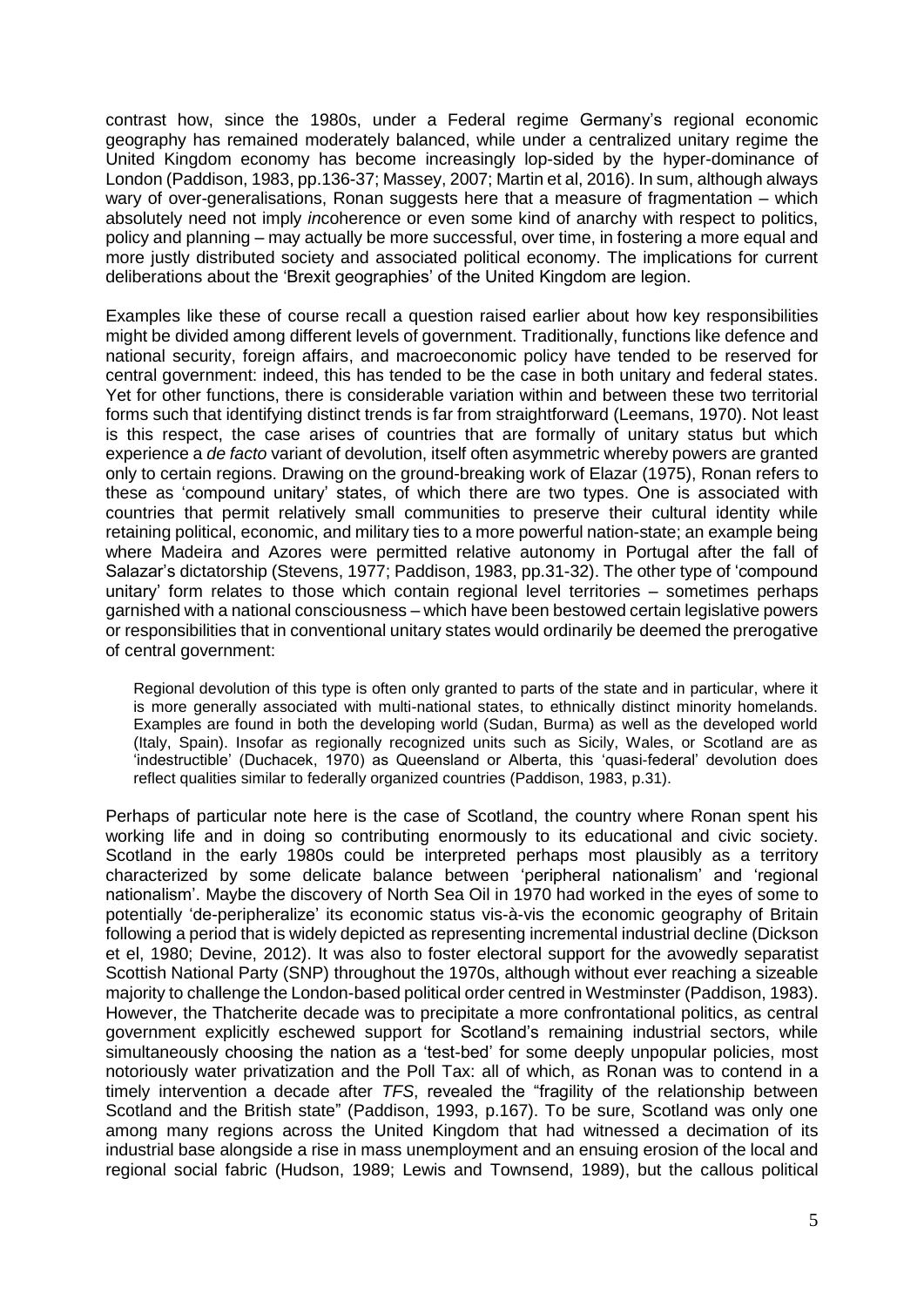approach of Thatcherism was further viewed to be an erosion of Scotland's administrative autonomy alongside a diminution of social welfare commitments discretely cultivated during the twentieth century (Paddison, 1993; Paterson, 1994).

Nonetheless, those other United Kingdom regions lacked the intricate institutional fabric that Scotland had accrued since its 1707 Union with England (here just recalling the *asymmetrical devolution* characterising the 'compound unitary' state of the UK). And by the time that Mrs Thatcher had delivered the now infamous 'Sermon on the Mount' on 21 $\mathrm{st}$  May 1988 – where, in addressing the General Assembly of the Church of Scotland, she chose to hector her audience about the need to better appreciate the principles of the free market as advocated by her own favourite 'Scot', Adam Smith – notable institutions across Scotland's society had begun to collectivise in outright opposition. At the heart of this was the Campaign for a Scottish Assembly, which less than two months after Thatcher's speech, published *A Claim of Right for Scotland* (Marr, 1995; Devine, 2012). When the 1992 General Election returned yet another Conservative government for which Scotland's electorate had displayed little support, the *Claim of Right* became championed by a *Scottish Constitutional Convention*, whose mix of cross-party political backing alongside that from civic organizations including churches, trade unions, women's groups, and some key business interests went some way to pave the way for the establishment of a Scottish Parliament (MacLeod, 1998a; 1998b). The Parliament itself in Holyrood, Edinburgh, was opened in 1999, only two years after New Labour had surged to power in the United Kingdom General Election of 1997.

What followed can, perhaps in retrospect, be characterized as a decade of relative political harmony where Labour governments in Westminster operated with coalition governments in Holyrood. However, any purported consensus was shattered in 2010 with the election of the Conservative-Liberal Democrat 'Coalition' government. And in the last decade a succession of Conservative-led administrations have waged a brutalizing strategy of protracted austerity, cutting welfare and drastically reducing support to local government (Meegan et al, 2014; O'Hara, 2014), before then subjecting the whole of the United Kingdom to Brexit: all at a time when Scotland – both at Westminster and Holyrood – has turned increasingly toward support for a resurgent SNP vehemently opposed to austerity and Brexit (Paddison and Rae, 2017; Boyle et al, 2018; O'Toole, 2018). Perhaps it was the potential for such a politically rancorous set of arrangements that Ronan had in mind when forewarning of how "devolution gives peripheral nationalism a lever by which separatism becomes possible" (Paddison, 1983, p.93). If the story here is indeed one of a fragmenting (British) state, then it is one that can undoubtedly be enriched by re-reading Ronan's work in *TFS* and elsewhere.

## **3. Urbanising Political Geographies, Politicising Urban Geographies**

The final section turns the focus more directly towards Ronan's expertise as a scholar working so productively *between* political and urban geographies, something also underlined in the opening paper by Philo (2020) alongside other contributions to this SI. In part this crossfertilisation in Ronan's work is signalled in *TFS* where attention to local scales of government and governance necessarily leads him to examine how a burgeoning population, in the UK, the US and elsewhere, was increasingly congregating in expanding metropolitan areas with their own institutionally-formalised and territorially-designated spheres of administrative control. To discuss the political geographies of 'the fragmented state' is also thereby to take seriously such metropolitan administrations<sup>8</sup>, entailing an appreciation of the relations between central governments and city authorities, while also being attentive to the prospect of intervening 'regional' levels of authority, particularly in federal states; something Ronan readily acknowledged given his keen interest in US urbanization (see Cox, 2010). Sometimes this can translate into a politics precisely *about* the administration of a city, perhaps inciting aspirations to reconfigure that very territorial shape of administration as in the case of newly formed communities in suburban districts aspiring to resist annexation by the 'big city' government and instead to incorporate as an independent city: a process that fosters new institutional-territorial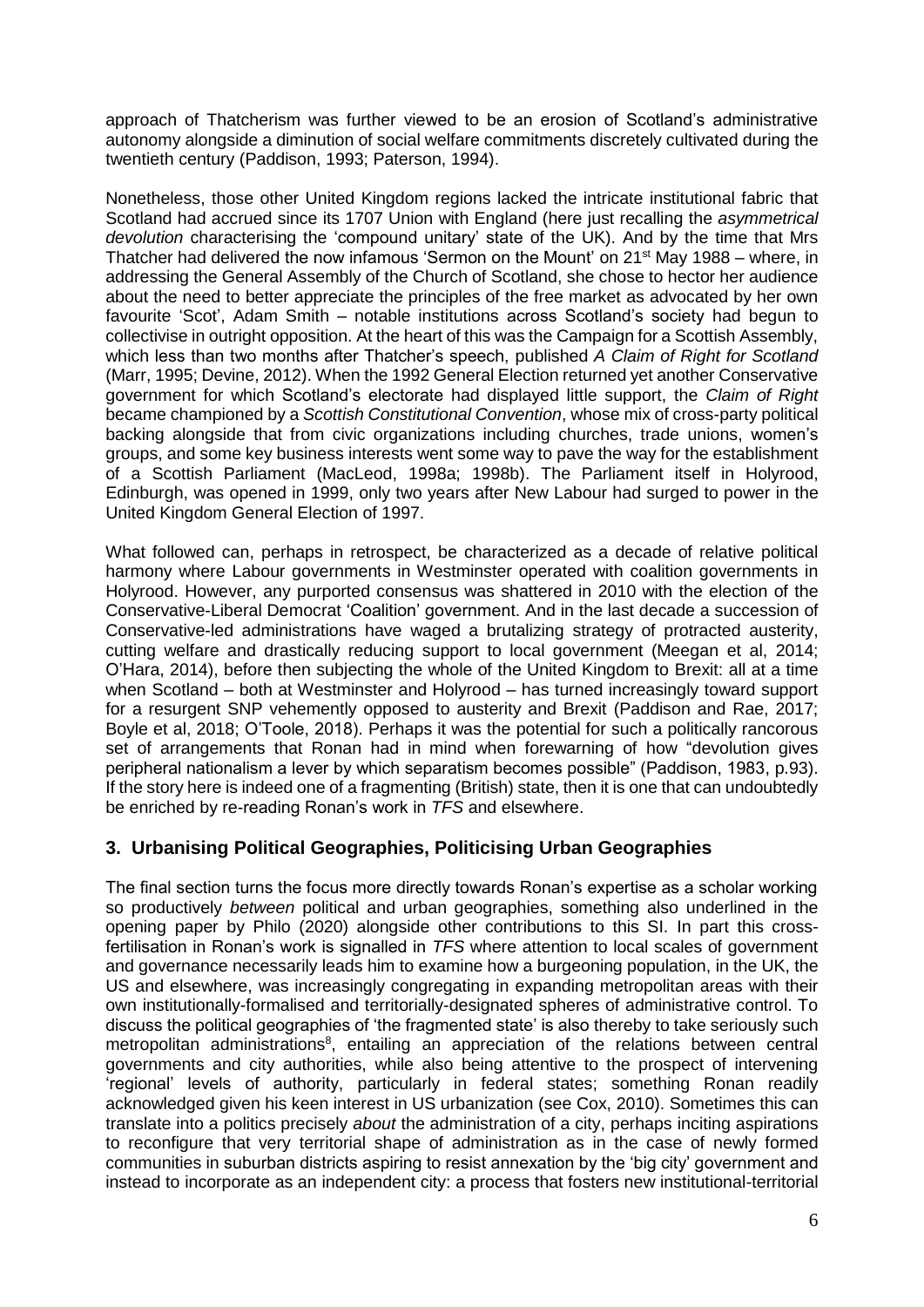divisions within a given metropolitan area, in turn altering its electoral geography and the spatial composition of its tax base (see 3.2 below). In some senses such a shift replicates at an urban scale the unitary-fragmentary (centralization-decentralization) dynamics examined by *TFS* at the national scale. If the focus arising here might plausibly be termed an 'urban political geography' or perhaps better an 'urbanizing of political geographies', what also comes into view on occasion in *TFS* is a 'politicizing of urban geographies', which arises when different interests groups, communities, minorities and more become embroiled in often highly politicized – contested, disputed, dissonant, bellicose – struggles over the particular mix of services, provision, facilities, infrastructure, and forms of representations being 'distributed' across the spaces of the city. If such an orientation may be less prevalent in *TFS*, Ronan does have quite a lot to say about the politics of city-wide services such as education; but it might also be contended that these are the very processes which increasingly grabbed his attention and focus in later work on the politics of public spaces and communities and artworks, as clearly apparent from several other contributions to this SI.

## *3.1 Servicing cities through the fragmented state*

Chapter 5 of *TFS* – 'Local Services and the Fragmented State' – turns attention towards a more explicit analysis of 'lower' levels of sub-state government such as local, county, and urban jurisdictions. Ronan is keen to underline the significance of local service provision for the political geographer. For he reasons that "[I]n a simple descriptive sense" (Paddison, 1983, p.145), it is important to examine patterns of territorial variation in the provision of amenities and what Kevin Cox (1979) termed 'the spatial patterning of welfare'. The volume and range of services being delivered locally could conceivably vary depending upon the institutional and territorial form of the state, unitary or federal. It also varies in accordance with the demarcated sharing of functions between different levels of government: generally, local authorities do tend to be responsible for ones like the maintenance of law and order, fire, planning, property and environmental amenity, education and public enlightenment, culture and recreation, and certain welfare functions (Paddison, 1983, pp.147-49)<sup>9</sup>. Of course, in principle any variation in the level of service *within* a particular country might be deemed unjust. Yet in practice there may be quite compelling justification on the grounds of need and demand whereby two citizens located in neighbouring jurisdictions are in receipt of quite variable levels of goods and services. It is in this sense not least that, as Ronan underlines:

Governments, and what they do, are instrumental in influencing life-chances; indeed their role is potentially crucial insofar as the public sector can become a useful vehicle to compensate for the inequalities created by dependence on the market-place economy (Paddison, 1983, p.146).

As alluded to earlier, such moments of compensation depend upon political commitments which customarily involve different levels of the fragmented state compromising over the detail of what is to be delivered. Crucially, though, the very act of territorially dividing the state invariably demarcates sub-areas with divergent needs and preferences as well as quite varying fiscal potential *vis-a-vis* tax-raising capacities, the effect of which is that localities can come to endure:

... a mismatch between fiscal resources and fiscal needs, the product of superimposing jurisdictional networks on the regional and local surfaces of economic inequality brought about by the spatial division of labour (Paddison, 1983, p.165).

This 'fiscal mismatch' can potentially serve as a political lightening rod when the poorer jurisdictions with weaker fiscal capacity are also those in greater need of additional spending on services and infrastructure. Such scenarios typically precipitate the deployment of *fiscal equalization* programmes, largely via grants provided by the central state to local authorities. Ronan offers an instructive example of the Rate Support Grant (RSG) in Britain. At the time of writing *TFS*, a local property tax – rates – based on the rental (as opposed to the capital) value of a property accounted for the greater proportion of locally raised revenue, often reaching up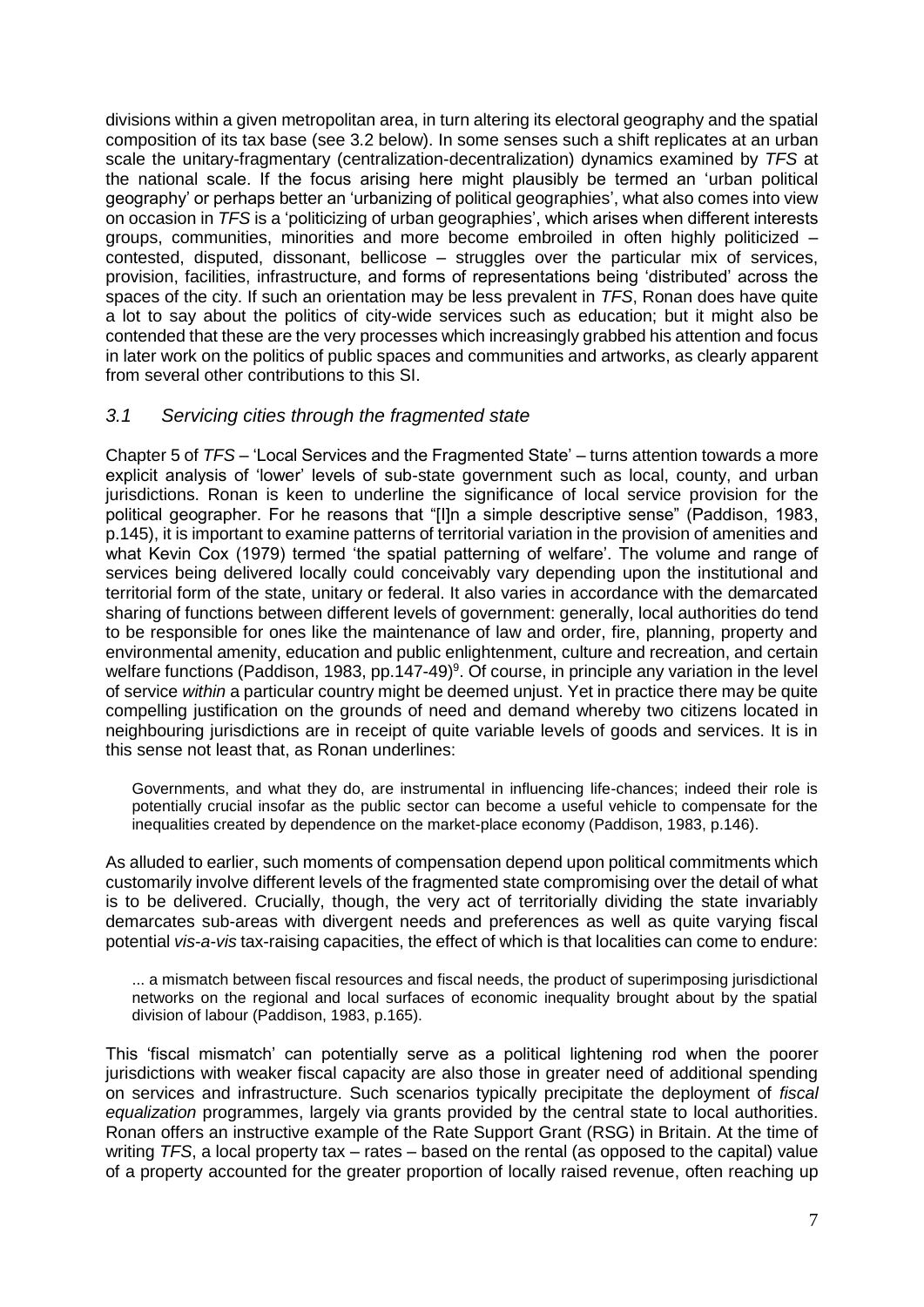to 60 or 70 per cent. Nonetheless, given how the space economy of Britain was being radically restructured – leading many regions in the North and West to be confronting devastating industrial decline – the fiscal map of the country saw notable variations in rateable value between local authorities, not least as a consequence of the varied mixes of residential and non-residential land-uses and income groups between the jurisdictions (Paddison, 1983, p.166). The upshot of such uneven development was that by 1979-80, the RSG – offered as a 'block grant' and thereby not earmarked for specific programmes and in essence offering some local autonomy to authorities – was providing 61 per cent of total expenditure on a whole range of services from education to health to parks and recreation, but not including housing, transport and police which were met by 'categorical grants'<sup>10</sup>. All of which reveals how Britain's local areas were so heavily dependent upon fiscal transfers from centre.

Nevertheless, any consensus that had come to prevail over these fiscal arrangements was severely dislocated in the early 1980s as the Conservative government replaced the RSG with an alternative which was designed with punitive intent to curtail the spending capabilities of local authorities. As Ronan signifies:

Such changes have heightened centre-local conflict – local governments resent the alleged erosion of their autonomy, particularly the high-spending Labour-controlled authorities that, anyway, are opposed to the national government's spending cuts policies. In Scotland this has already led to direct conflict between the centre and the Labour-controlled Lothian region, [leading to...] the eventual reduction of the local budget in line with the centre's assessment (Paddison, 1983, pp.154-55).

Ronan's analysis here portends how the mid-1980s was to witness an acrimonious struggle waged between a central government very much now identified with Mrs Thatcher and a Greater London Council (GLC) led by the high profile left-wing Mayor, Ken Livingstone. Certain policies developed by the GLC such as a 'restructuring for labour', which was designed to preserve London's manufacturing and a 'fares fair' commitment to ensure that public transport in the city be affordable to all, were certainly popular among many Londoners; but they diverged manifestly from the Thatcherite strategy to develop London as a financial centre and induce a privatisation of public services (Duncan and Goodwin, 1988; Jessop et al, 1988; Cochrane, 1993). Centrallocal discord intensified over the future direction of London before the hugely controversial decision was taken by Mrs Thatcher to abolish the GLC alongside the other metropolitan councils in England's major cities (Paddison, 1986). From the perspective of the central state, it appeared to be the case that local government had shifted from being an indispensable *agent* entrusted to deliver services to local areas to an intensely mistrusted *object* of political regulation (Duncan and Goodwin, 1988; Goodwin et al, 1993). And with "considerable emphasis [now being] laid on the need to reduce public spending, by both central and local government" (Paddison, 1983, p.179), it revealed the fragility of local autonomy when confronting a central state adversary. Across the Atlantic, Mrs Thatcher's ally, President Reagan, was taking similar aim at the Federal orchestrated intergovernmental aid to cities, with nine programs of special importance to urban governments being cut by 47 per cent between 1980 and 1987 just as federal assistance was shifting away from distressed urban areas to those with 'opportunity' (Judd and Swanstrom, 2006). Ronan encapsulated the moment judiciously in his claim that "how services are financed by local government, therefore [was becoming] intertwined with the larger fiscal crises of the state" (Paddison, 1983, p.147): the political geography of service provision had just become deeply politicized.

In chapter 6 of *TFS* – 'Cities, Services, and Political Fragmentation' – Ronan begins with the two-pronged claim that with many countries seeing higher levels of urbanization,<sup>11</sup> so "the government of cities has proved to be one of the more difficult, but also one of the more pressing, problems of the contemporary state" (Paddison, 1983, p.183). Not least in that an urbanized population sees citizens becoming more dependent upon one another and indeed more affected by the actions of each other if only as a consequence of the higher population densities. Ronan encourages the reader to consider two essential elements of urban politics: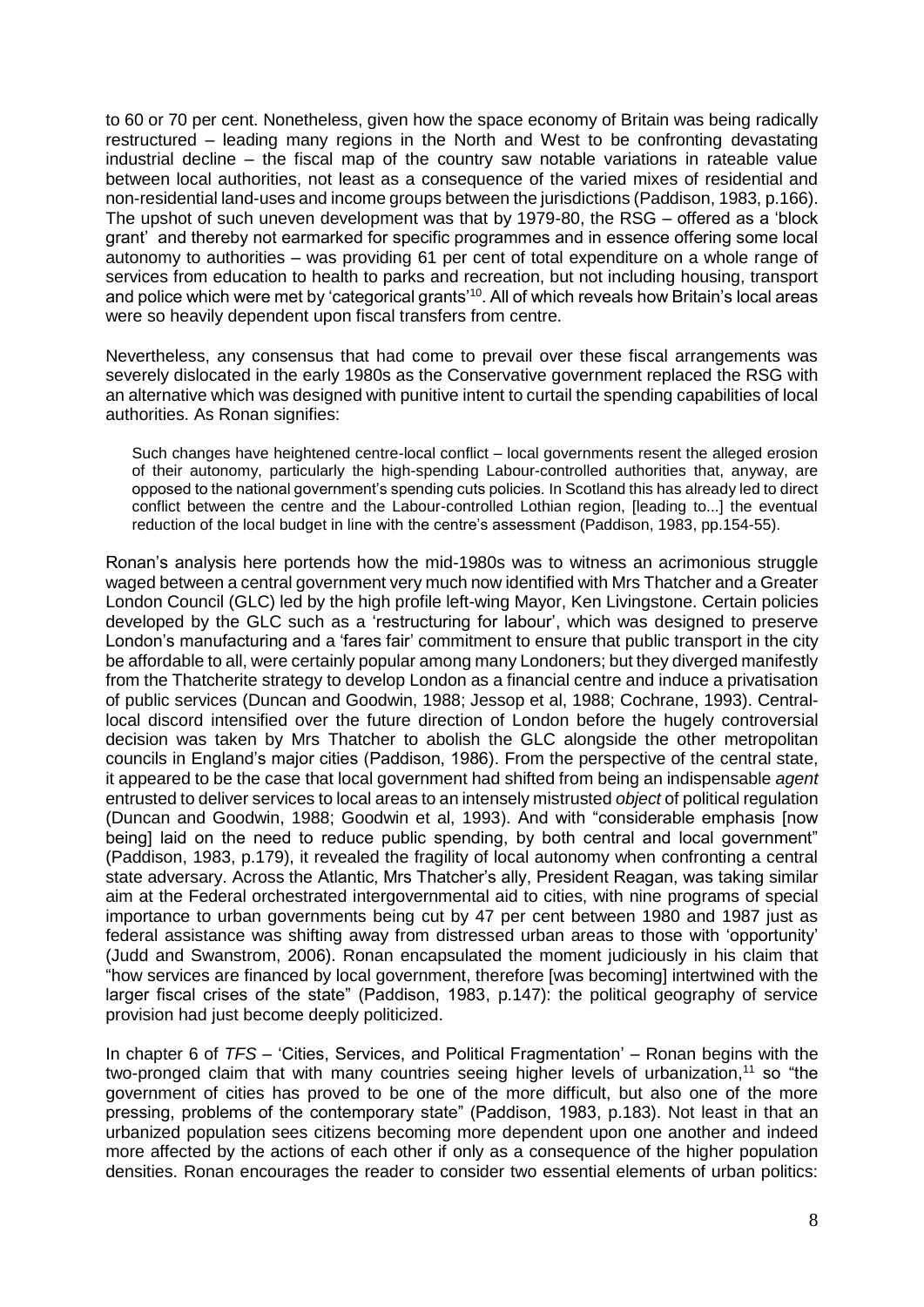"the importance of governmental intervention and the idea of the city functioning as a large resource system" (Paddison, 1983, p.183). This inevitably posed questions pertaining to the quantity and range of services any particular city authority might deliver – which, as we have seen, are customarily agreed in dialogue with other levels of the state – alongside the question of where exactly those said services might be distributed across the urban area. While local citizens might view it beneficial for certain services like schools, theatres, and shops to be close to their homes, others like a noisy pub, a drug treatment centre, or a new highway may not be so welcome. In analysing how these political geographies come to be decided, Ronan synthesises a most impressive menu of academic perspectives, including those at the heart of the afore-mentioned US community power debate (Hunter, 1953; Dahl, 1961), Harrigan's (1976) work on functional fiefdoms, Williams's (1971) early move on political ecology, and Castells's (1977) departure from orthodox Marxism whereupon he views cities be increasingly the primary site where struggles are waged over 'collective consumption' rather than over production and work (Paddison, 1983, pp.186-87: see also **Figure 2**).

## **Insert Figure 2 here...**

## **Source:** Paddison, 183, pp.186-87

Later Ronan summons Pahl's (1975) influential work revealing the non-trivial discretionary power of urban managers in England's localities vis-à-vis elected councillors and officials (like planners and housing offers), as well as in relation to private sector actors like developers, insurance companies, and building societies. He also invokes Lipsky's (1976) insights into 'street-level bureaucrats' like teachers, social workers, police, and environmental enforcement officers who deal exclusively with the public in terms of service delivery and what we might term social regulation but who can often work with relative independence. In assessing these perspectives, Ronan perceptively contends that, just as such bureaucratic discretion might be shaped by progressive principles, it could also be slanted with prejudices towards certain classes and people of colour while also actively stigmatising neighbourhoods, <sup>12</sup> thereby potentially expediting a range of discriminatory and unjust geographies in housing allocation and many services including education and policing (Paddison, 1983, pp.201-02; Rex and Moore, 1967; Gottdiener, 1987). Nevertheless, some communities draw on their collective energy and inspiration to question what they perceive as unjust practices of allocation and distribution. Ronan offers the fascinating example of the Green Ban movement<sup>13</sup> in Australia during the 1970s, which involved an alliance of local resident groups and trade unions – something akin to Castells's (1977) idea of a 'new social movement' – thwarting certain building projects deemed harmful to the community. This represented an ad hoc grass-roots form of activism by the 'less powerful' whose objective was less about influencing where a public facility might be located, so much as preventing commercial development within areas which the movement considered sensitive and in need of conservation. Ronan analyses a notable example of this early politicizing of urban ecology thus:

Residential development had been granted for an area of Hunter's Hill, a high status suburb of Sydney, known as Kelly's Bush, which was one of the few remaining areas of natural bushland within the city. A local resident action group acted in concert with the Building Labour Federation to stop the development, the unions saying that if development was not halted they would impose a ban on all of the developer's other projects within the city. Such pressure proved extremely effective in halting unwanted developments, though the results of the protests were arguably more distributive that they were redistributive (Paddison, 1983, pp.190-91; also Paddison 1978)<sup>14</sup>.

## *3.2 Metropolitan fragmentation across the US landscape*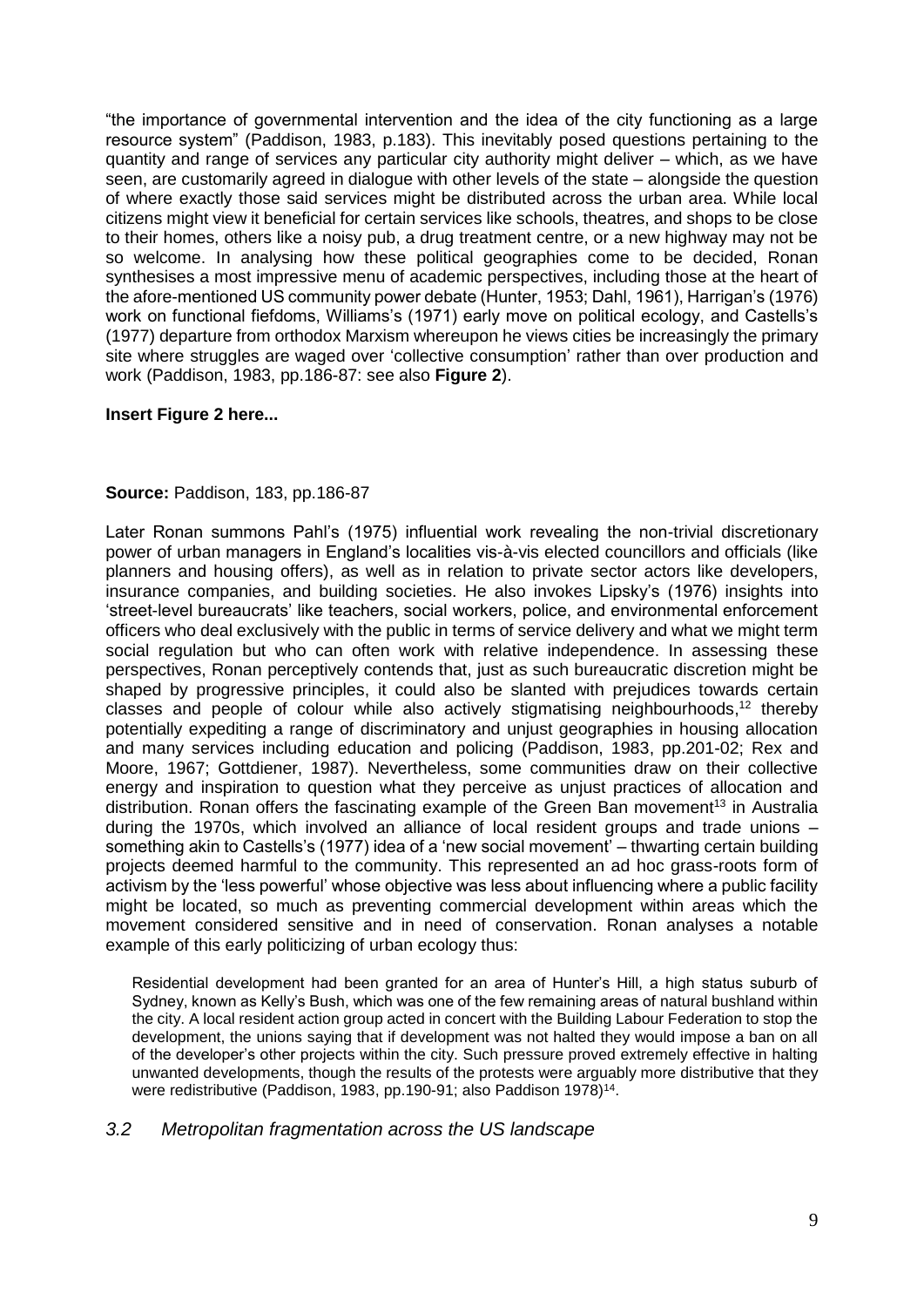Evidence of state fragmentation is perhaps most powerfully revealed in a brilliant section of *TFS*  which examines 'the impact of metropolitan fragmentation' in the US. Here, Ronan noted how historically the trend across the US landscape inclined towards ever-increasing splintering, largely in parallel with the growth of the metropolitan population, such that the number of jurisdictions increases with the size of American Standard Metropolitan Statistical Areas (SMSA). By 1972 the US had 264 SMSAs and a total of 22,185 local governments: 42 per cent of these were multi-purpose jurisdictions – counties, municipalities, and towns – with the majority of the rest comprising single-purpose governments including school districts and socalled special districts which were becoming increasingly prominent in delivering a range of services such as fire protection, utilities, sewerage, housing and urban renewal, school buildings, and parks and recreation. The prescience of Ronan's contention about increasing fragmentation is only reinforced by statistics from 2012 revealing a US total of 392 SMSAs<sup>15</sup> and 89,004 local governments<sup>16</sup>. Notably this featured 37,203 special districts: a subdivision which Ronan had discerned to be inducing a 'balkanization of the city', while their proliferation in recent years has aroused significant concerns about how their increasingly stealth-like 'corporate' approach to development can lead to 'political circumvention' often evading citizen participation and representative democracy (Kirkpatrick and Smith, 2011; MacLeod, 2011; Judd and Hinze, 2019)<sup>17</sup>. As signalled by Ronan, the way in which this plethora of agencies operates through a deployment of territories which overlay jurisdictions already occupied by multipurpose governments can foster 'territorial confusion' over boundaries; yet of equal importance was how these units have separate taxing powers (Paddison, 1983, p.202).

Jurisdictional fragmentation is generally more pronounced in the older SMSAs of the North East (except New England) and the North Central regions than the newer cities of the South. And Ronan noted how in 1972 it was the Chicago metropolitan area that was identified to be the most governmentally fragmented, with 1,172 units of government. Nearly five decades on, and the Chicago SMSA remains at the peak of the 'fragmentation index'<sup>18</sup> with 1,550 units, followed by Pittsburgh, St. Louis, New York and Philadelphia (Hendrick and Shi, 2015). Of course such jurisdictional fragmentation itself obviously demands some explanation. Again Ronan offers terrific insight when revealing how, up until the end of the nineteenth century, the industrial cities of the North and East had actually been quite successful in expanding their territorial boundaries by annexing their growing populations who in turn welcomed a growing number of services provided by city government. But this trend was being somewhat arrested by the early-twentieth century, primarily as a consequence of how:

... the emergence of the large, socially heterogeneous, machine-controlled urban governments, divided along class lines, in which the machine gained its greater support from lower-income groups, led to growing anti-urban feeling among the "middle-class on the periphery [who] concluded that the only way to save themselves from domination by the core was to separate their neighborhoods from the inner city" (Danielson, 1972: 149) (Paddison, 1983, p.203).

The political-geographical tide of metropolitan development appeared to be turning, as across much of the US many suburban communities with burgeoning middle- and higher-income households began to question the logic of being governed by a seemingly distant municipal authority and equally to be paying higher taxes to service the needs of a big city with 'big city problems' (Peck, 2011). It was precisely these 'anti-urban' sensibilities that nurtured the motivation for many suburbs to incorporate as independent jurisdictions – which, as Ronan underlines, were often actively supported by State-level governments that themselves had become hostile to the larger cities – and which in turn precipitated the extraordinary political fragmentation that has since come to characterize the American metropolitan landscape (Paddison, 1983, pp.202-212; cf. Fishman, 1990; Dreier et al, 2001; Cox, 2010).

In *TFS* Ronan is nevertheless deeply concerned too about the ensuing consequences of such governmental fragmentation and how it was reconfiguring fiscal capacity, local taxes, services, and questions of equity and spatial welfare<sup>19</sup>. He presents the so-called 'exploitation thesis'<sup>20</sup>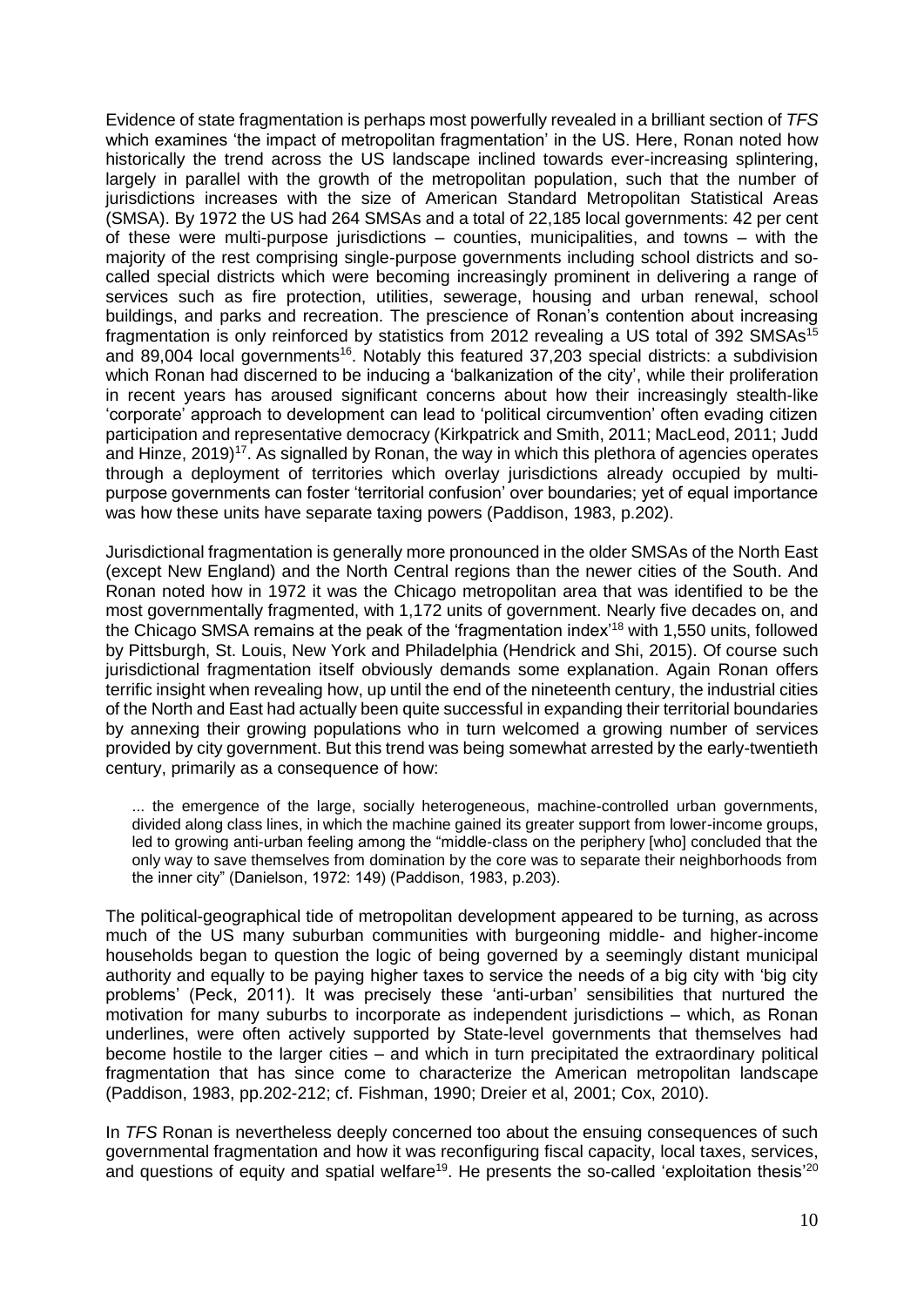developed by Hawley (1951), who contended that those living in central cities were paying for a range of services which were being used by suburban commuters who were not contributing to the cost. While Ronan casts doubt on the extent to which this situation might be conceived as entirely a one-way exploitative relationship – particularly given how commuting has the capacity to raise the central city tax base – he is in little doubt that the growing separation of the central city from the suburbs, and indeed of one suburb from another, has intensified fiscal mismatches, particularly in terms of how central city and low-income older suburbs can realistically meet their high service demands. Such trends leave many urban governments confronting a fiscal crisis – a fiscal crisis of the urban state, if we may (cf. Castells, 1977) – while thereby aggravating progressive endeavours to redistribute resources in support of low income, working class, and minority communities, including those introduced as part of Lyndon B Johnson's 'Great Society' Programme (Phillips-Fein, 2017). Indeed, for Ronan:

The political fragmentation of city and suburbia along class and ethnic lines is the primary means by which the system of urban stratification is maintained. Suburban incorporation ensures the protection of class interests: just as the patterning of residential areas into homogeneous class and ethnic zones is a means of maintaining 'life-style values', so suburban incorporation, particularly through the zoning power that local jurisdictions enjoy, is a means of cementing this socio-spatial arrangement. The taxbase question is very important within this equation; a basic goal of each jurisdiction is the minimization of its tax rate, which leads to attempts to zone in and out uses that have positive and negative fiscal externalities respectively (Cox, 1978). However, the competition is inherently an unequal one, because of the tax and other advantages of the wealthier jurisdictions and their zoning behaviour, so that the stratification is perpetuated (Paddison, 1983, p.211).

Again, though, Ronan offers extraordinary foresight in his claim that, just as the metropolis was expanding, differences between suburban jurisdictions were becoming equally as prevalent as those between suburbs and the central and inner city. In outlining how the suburbs per se "have become differentiated into rich and poor jurisdictions, and how the ability of middle- and upperincome municipalities to zone out public housing and other 'undesirable' uses" (Paddison, 1983, p.208; and see Hamel and Keil, 2015; Keil, 2018), Ronan is paving the way for understanding the socio-political geography of the twenty-first century metropolis as an increasingly 'splintering', 'patchwork', or 'fracturing' landscape (Graham and Marvin, 2001; Florida, 2017; Judd and Hinze, 2019). It is one that sees communities confronting intensifying poverty in older and under-served suburbs juxtaposed alongside those whose 'barbed wire mentality' (Paddison, 1983: 213) leaves them insulated from 'the big city' by fences and walls, while also being in receipt of tailored privately delivered services, all organized by homeowner associations, a privatized mode of governmental jurisdiction (McKenzie, 2006; Knox, 2008; Peck, 2011; McGirr, 2012).

Amid this discussion Ronan also references St Louis as a city where disparities between jurisdictions are 'more emphatic'. It also registered as the third most fragmented SMSA in the recent 'fragmentation index' assessment, and in some key respects St Louis remains an exemplar of what Ronan illuminated about metropolitan fragmentation. And yet St Louis has also been experiencing changes that were more difficult to predict. It came to global public attention following the fatal shooting on 9<sup>th</sup> August, 2014, of Michael Brown, an 18 year-old African American man by a white police officer in Ferguson, an independent suburban jurisdiction within the SMSA of Lt Louis. This incident was followed by protests, far from unusual given the circumstances of police violence mixed with racial prejudice. But what made it distinctive was that this unrest flared up in a suburb, not the inner city where one tends to associate a mix of police brutality followed by civil disobedience (Dreier and Swanstrom, 2014). The thing is that over the last two decades, as the central and inner city of Lt Louis has undergone notable gentrification, many poorer communities have been gradually edged out of the central and near-inner city – now premium space that is desired, valued, fashionable, and crucially, once again profitable (Smith, 1996) – and displaced to outer suburbs and suburban cities like Ferguson. Ferguson itself has become a 'majority Black suburb'<sup>21</sup> but one whose political leadership and police force are overwhelmingly white (Cowen and Lewis, 2016): a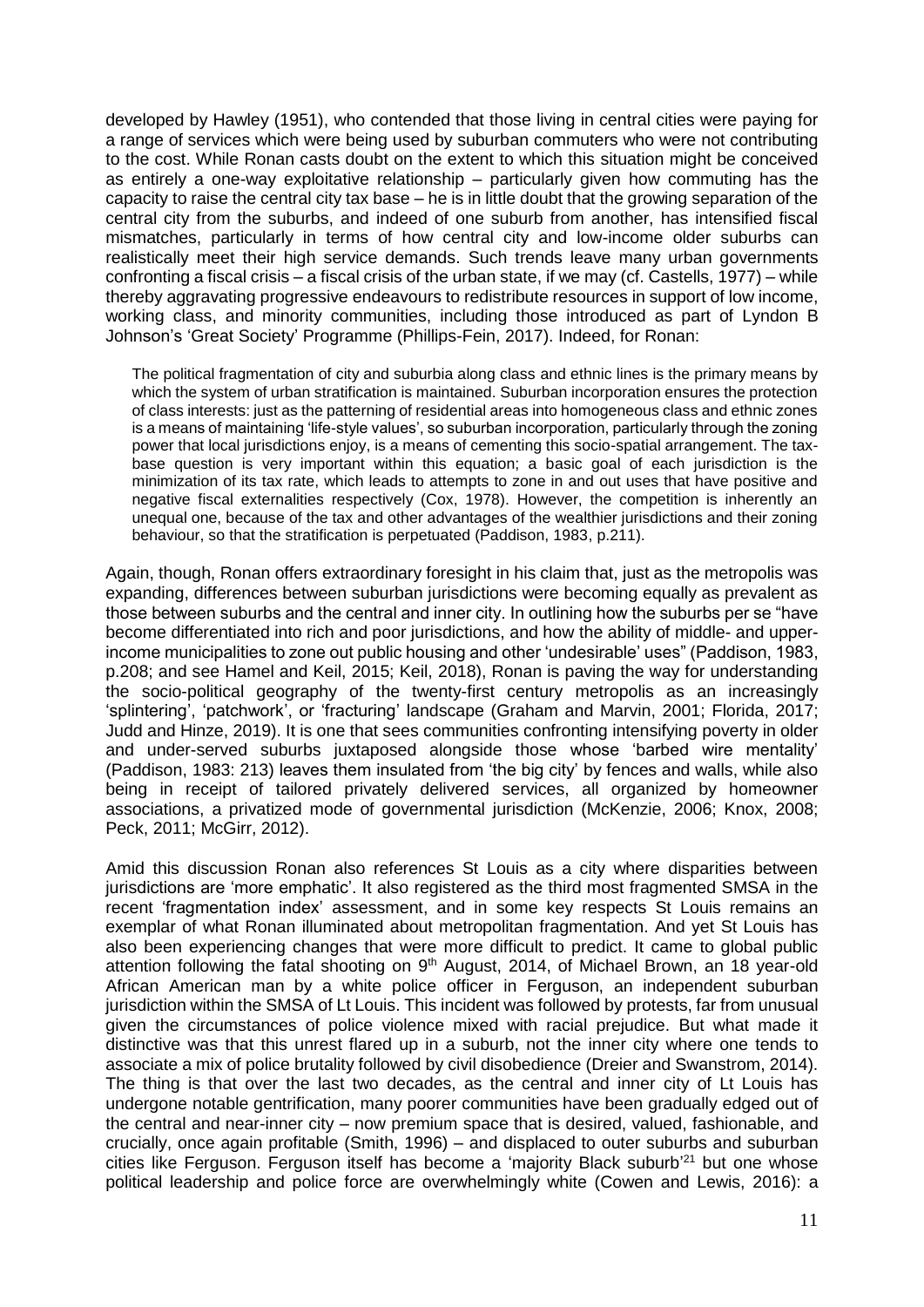deplorable mismatch in its political and civic representation. But, as Dreier and Swanstrom further contend, these suburbs are not poor by accident, explaining how Greater St. Louis now stands as one of the most racially and economically segregated areas in the country, following a long history of discrimination by developers, banks, landlords, and local governments. They go on to contend that present-day Ferguson is "too small and too poor to address the [...] racial and economic disparities" (Dreier and Swantsrom, 2014: no pagination): an abject failure of the 'small-state' so beloved of many Americans. Here it is perhaps worth noting that, when drawing on a paper from 1967 entitled "Fiscal Imbalance in the American Federal System: Volume 2" published by the Advisory Committee on Intergovernmental Relations (ACIR, 1967), Ronan expressed apprehension about the long-term fiscal capacities of small-scale suburban jurisdictions (Paddison, 1983, p.208). It is likely he would be continuing to rail against the governmental fragmentation that endures in present-day US metropolitan areas and which underserves so many poorer people in poorer jurisdictions.

## **4. Final thoughts: fragmented state, dismembered state**

The conclusion to this tribute is being written at a time when the capacity for national states to govern with principled authority and with requisite responsibility for their citizens has been placed under the spotlight in a way not witnessed for many a decade, as countries across the world endeavour to manage the catastrophic and tragic impacts of Coronavirus, Covid-19. This deadly virus is widely assumed to have its origins in the city of Wuhan – with a population of 11 million and located in Central China's Hubei province – manifesting in late 2019 before then spreading rapidly across many countries during the early months of 2020. At the time of writing it is difficult to assess the full implications, which may last years. But it is not to over-estimate things to acknowledge that everyday life has altered unrecognisably. While this is clearly not the appropriate place to be developing a discussion about what these changes entail, I raise this point because national states are involved directly in shaping this new everyday life in various ways that would have been unimaginable only months earlier. The intensified monitoring by states under Covid-19 is reciprocated by citizens, who on a daily basis evaluate their governments in terms of how they are managing the impacts of the virus, notably with regard to rates of infection from Covid-19, and deaths recorded as a consequence of Covid-19, and more recently the number of tests being carried out in each country $22$ . As the differences between countries become more widely circulated, questions are being raised about how and why some countries have significantly lower rates than others, and also about whether the territorial form of the state and the "diffusion of power between national and sub-national governments" (Paddison, 1983, p.ix) are playing key roles in this respect.

In assessing the trends emerging thus far, it seems that China itself was relatively adept in containing the spread of the virus beyond Wuhan, while nearby South Korea, a centralized unitary state with a population approaching 52 million, is emerging as something of a model. Within Europe there have been relatively low death rates in proportion to those for infection recorded in Austria and Germany, with significantly high rates in Italy, Spain, the UK, and France. Some might point to the particular form of federal decentralisation in Germany, and how it appears to enable 'concerted local intelligence' to be followed swiftly by local action. It meant that health staff in the state of Bavaria were able to track and trace the specific salt shaker located in a factory canteen that had contributed to spreading Covid-19 throughout the building, thereby permitting the Bavarian regional government to implement policies to contain the virus (Hall, 2020). Crucial here, then, might be how Ronan envisaged federalism as "facilitating the voice of separate regional interests within an overarching political union [or perhaps too] federalism as an exercise in territorial pluralism" (Paddison, 1983, p.100), which has enabled Germany among other countries to respond with rapid testing and tracing of those infected. But in Germany – and South Korea – it has been the daily *rates of testing* which have been significant alongside the capacity to contact and trace those with the virus: and there is no easy way to say this, but in the relatively good times – let alone a situation of global emergency –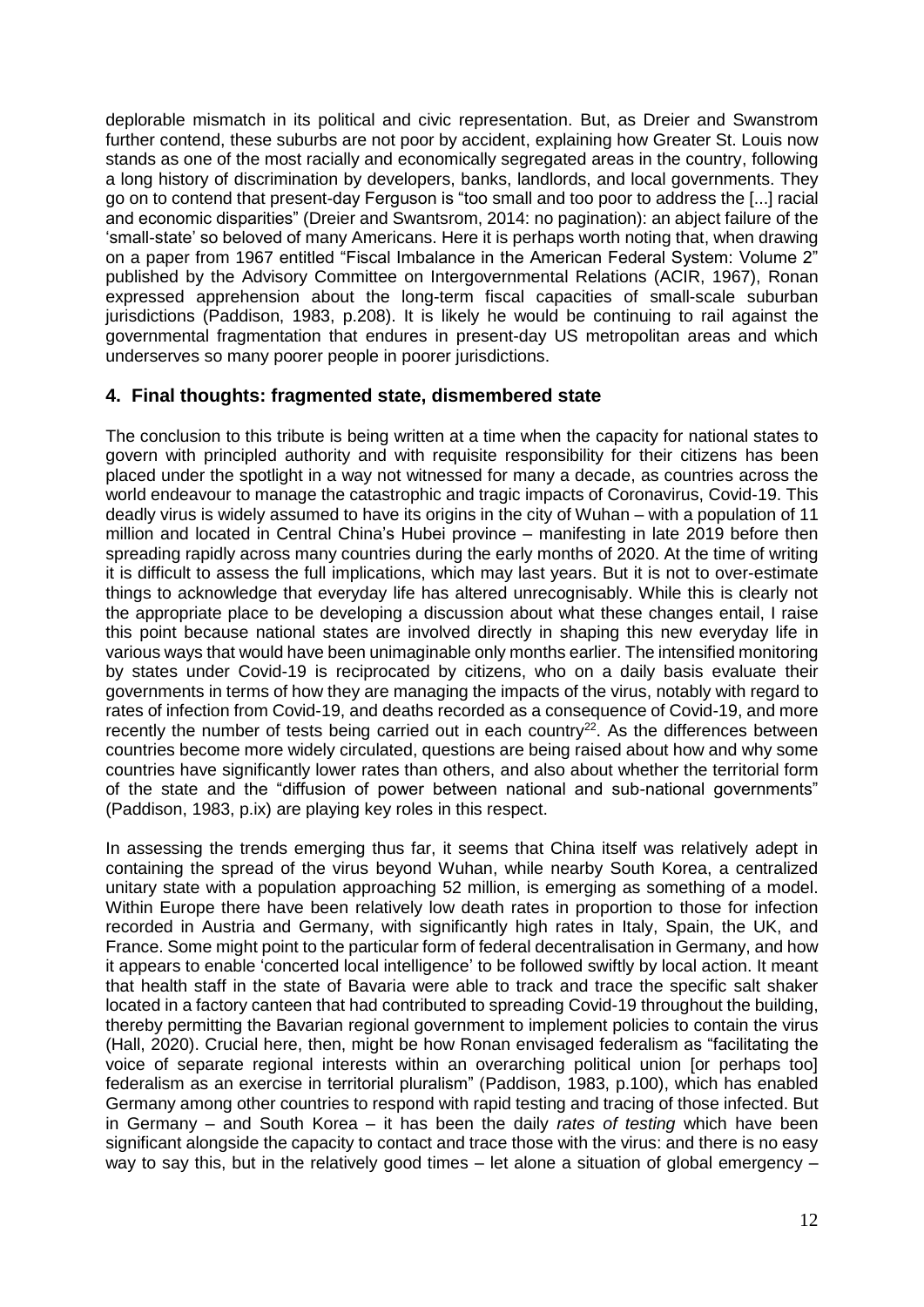local "services need to be paid for... and [here] we need to consider the fiscal implications of service provision in the fragmented state" (Paddison, 1983, p. ix).

Germany can be contrasted with another high-profile state organized on federal political terms. At the time of writing, the US has the highest rate of deaths and infections,<sup>23</sup> and news of this scenario is heightened by President Trump's own visibility. Yet throughout February and deep into March he appeared reluctant to acknowledge the virus as a problem for the US, taking 'no responsibility' for fighting it, leaving state governors and local administrations to prepare. But then, on realising the precarious condition of the US economy and that he might be deemed its saviour, he suddenly claimed 'total authority': in effect to "supersede decisions made by the states and suggesting that governors who wanted to lift lockdowns at their own pace rather than his direction were committing 'mutiny'" (Gawthorpe, 2020, p.X). Such bluster certainly sits uncomfortably with the claim that "federalism is a constitutional expression of the amalgamation of political territories into a larger unit without coercion" (Paddison, 1983, p.ix). But the President has routinely been under scrutiny from Governors across the US, with the impressively articulate and compassionate Democrat governor of New York State, Andrew Cuomo, politely requesting that the President listen to the concerns of citizens while offering federal assistance. New York City's Democrat Mayor Bill de Blasio has also campaigned for increased federal funding for US cities, criticising the \$1.4 billion stimulus package that New York City had received given how the US airline industry had been awarded £58 billion (Helmore, 2020). Gawthorpe (2020) contends that in principle federalism offers "a logical way for the United States to respond to epidemics", with states having primary responsibility for the health of their citizens, about whom they have the best information. But for federalism to respond effectively the federal government and President ought to offer some leadership in coordinating a national response, and not resort to deviously offloading responsibility and blame while routinely name-calling any state governors or city mayors who voice concerns about the health and safety of their citizens. Gawthorpe ventures further to contend that indeed federalism can be added to the ever-growing list of American institutions at the core of the Constitution which Trump has callously disregarded.

Finally, I turn to the UK, where Ronan lived, although we know that he lived and worked for most of his life Glasgow, Scotland. The UK state offers a pivotal focus for *TFS*, with issues of centrallocal relations remaining at its core. It is fascinating to consider what exactly Ronan would be making of the current situation in Britain. It certainly comes across in many pages how Ronan believed in the scope for local governments to make a difference to the lives of citizens, while also encouraging a relational perspective that eschews a culturally-diminishing localism and the 'localist trap'.<sup>24</sup> The Covid-19 crisis in the UK has certainly placed local government in the thick of the response. Indeed, many are recognising anew the role played by on-the-ground officials and employees; and, increasingly via community hubs, local authority employees are providing food and shelter to people at risk while assisting local businesses to stay afloat (Hall, 2020; Toynbee, 2020). But Councils are also exasperated: officials, employees and politicians. Having for years been on the sharp end of austerity vis-à-vis savage cuts to funding, they are now expected to deliver without financial support, echoing the case of the US. More than this, though, their local knowledge – and their 'publicness' in terms of funding and accountability – are being overlooked by a Conservative-run central state that has chosen to centralise and outsource the process of Covid-19 testing (Hall, 2020): effectively carrying over the habits betrayed by Thatcherism back in the 1980s, when the social care of elderly people was forcibly subjected to the vagaries of the market: a long-term catastrophe the effect of which is leaving employees and patients in this sector lacking the infrastructure to address the spread of the virus.

In looking to take all this into consideration, in the case of the UK *The Fragmented State* that Ronan analysed is on balance probably increasingly fragmented at each spatial level: with the longer-term implications of the 1990s devolution package plus a decade of austerity and the territorial fall-out of Brexit weighing heavily on any remaining 'compound unitary' status and a beleaguered local government committed to delivering services facing scarce funding and beset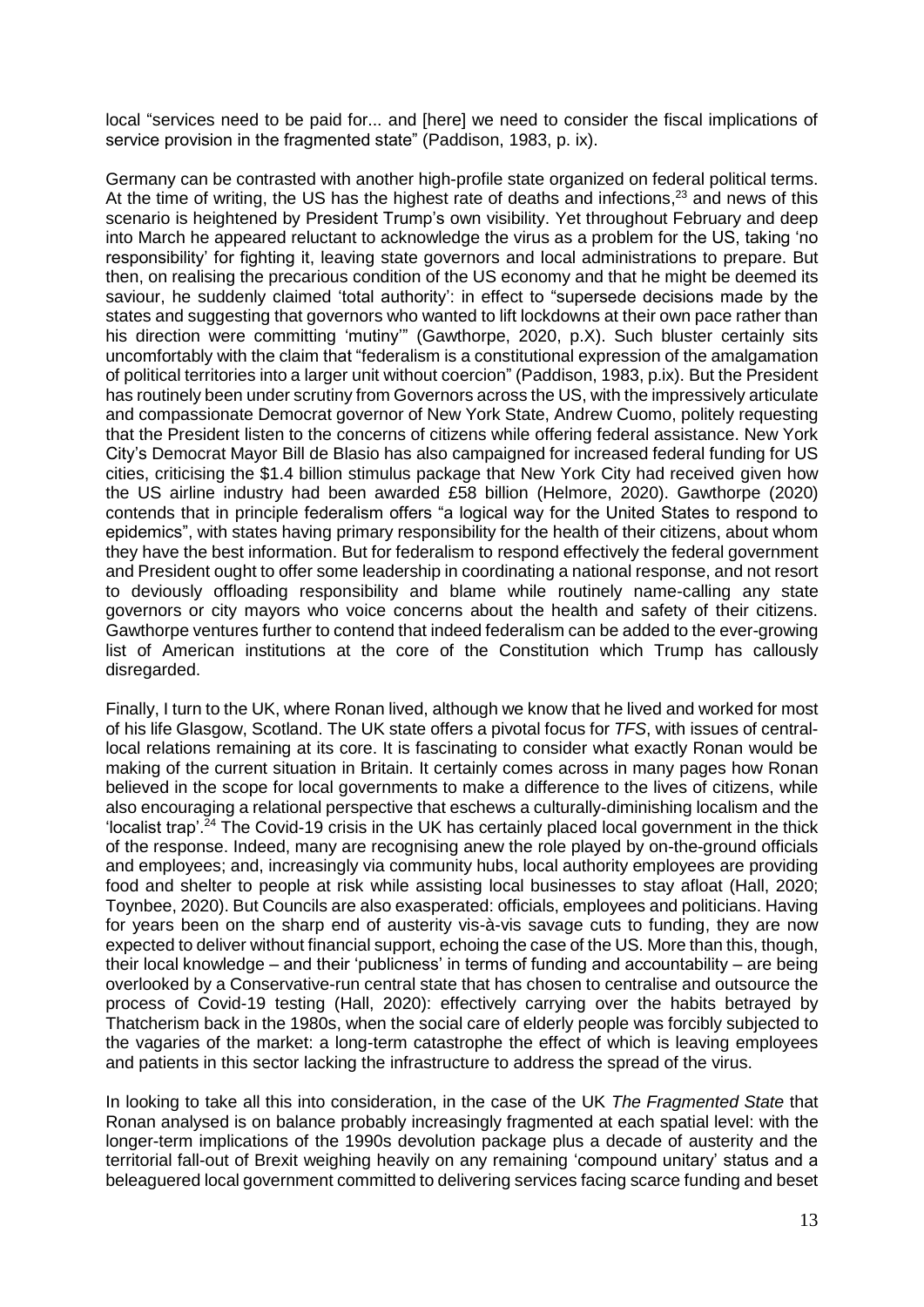by a 'parsimonious devolution of power' (Paddison, 1983, p.142). Some of these consequences are encapsulated incisively in Toynbee and Walker's (2017) analysis of the UK as a 'dismembered state': one increasingly shorn of social and physical protections for citizens, and which – in the wake of outsourcing, deregulation, privatization – has been so 'confusingly branded' as to instil bewilderment over which organization in which locality might be responsible for what service (also Meek, 2015). Nonetheless, immersing oneself in Ronan's defining contribution, *The Fragmented State*, will go some way towards better understanding the currently dismembered variant.

### **Acknowledgements**

The author owes a huge debt of gratitude to Mark Boyle and Chris Philo for their patience and also for some exceedingly insightful comments and insights at various junctures that have helped considerably in developing the narrative. And also to Ronan Paddison; for writing *The Fragmented State* and for much else. When attending the commemoration event in November 2019, and hearing from so many who knew him, it became palpable how Ronan was leaving such a wonderful legacy in the Department of Geography at Glasgow University, in the City of Glasgow itself, and also with the flourishing of critical academic debate in *Space and Polity* and *Urban Studies*.

### **Disclosure statement**

No potential conflict of interest was reported by the author.

### **Notes on contributors**

Gordon MacLeod researches and teaches urban and regional studies in the Department of Geography at Durham University.

### **ORCID**

Gordon MacLeod http://orcid.org/0000-0002-1505-2511

### **References**

Beauregard, R. (2006) *When America Became Suburban* (Minneapolis, University of Minnesota Press)

Boyle, M., Paddison, R. & Shirlow, P. (eds.) (2018) Brexit geographies: special issue, *Space & Polity*, 22 (No.2), 97-286.

Castells, M. (1977) *The Urban Question* (London, Edward Arnold)

Clark, G. and Dear, M. (1981) "The state in capitalism and the capitalist state", in M. J. Dear and A. J. Scott (editors) *Urbanization and Urban Planning in Capitalist Societies* (London, Meuthen)

Clark, G. and Dear, M. (1984) *State Apparatus: Structures and Language of Legitimacy*. (Winchester, MA: Allen & Unwin).

Cochrane, A. (1993) *Whatever Happened to Local Government?* (Buckingham: Open University Press).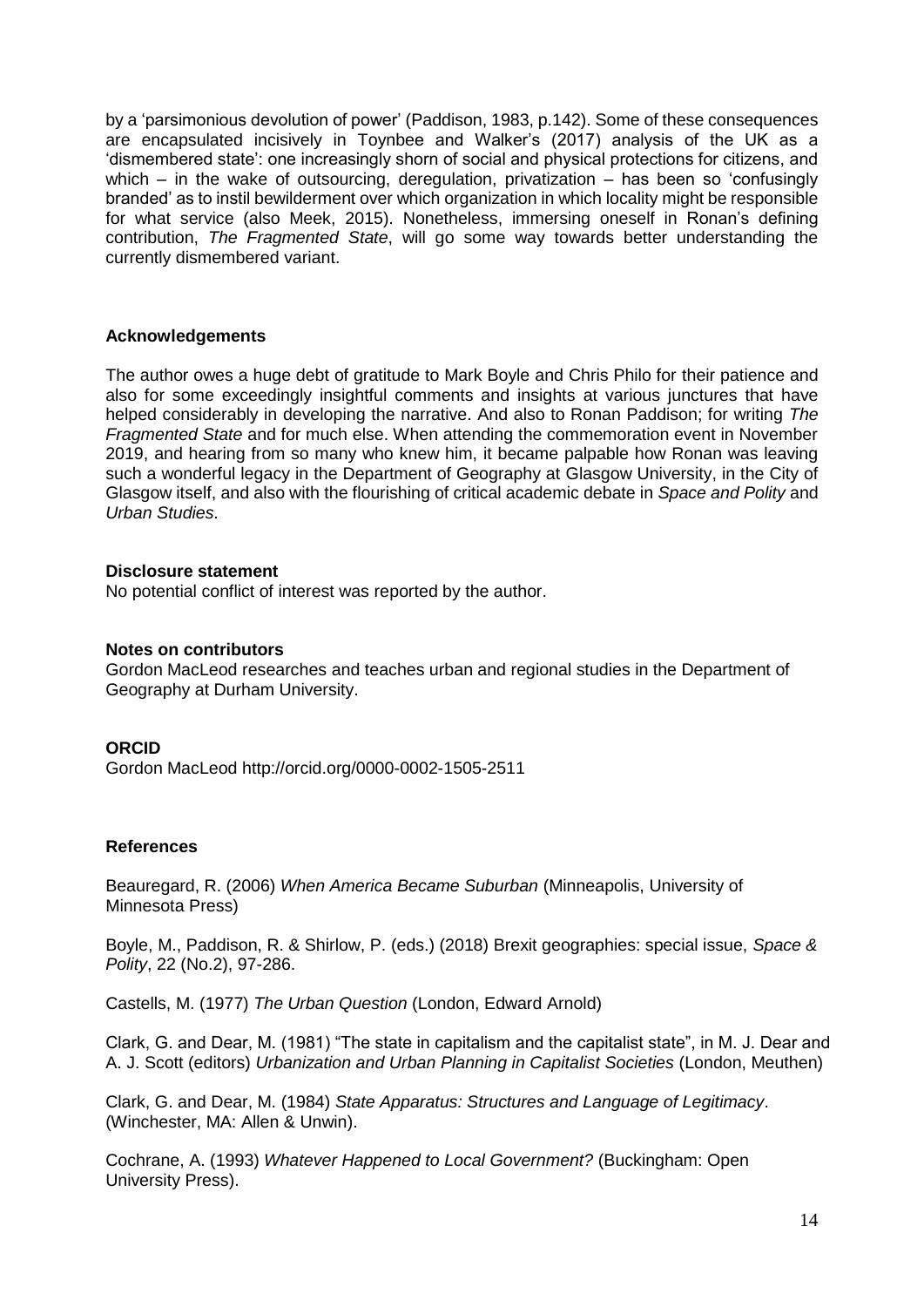Cockburn, C. (1977) *The Local State: Management of Cities and People*. (London: Pluto Press).

Cooke, P. (1987) Individuals, localities and postmodernism *Environment and Planning D: Society and Space* 5 367-76

Cooke, P. (ed) (1989) *Localities: The Changing Face of Urban Britain* (London, Routledge)

Cowen, D. and Lewis, N. (2016) Anti-blackness and urban geopolitical economy: Reflections on Ferguson and the Suburbanization of the 'internal colony' *Society and Space* online

Cox, K. (1978) "Local interests and urban political processes in market societies", in K Cox (ed) *Urbanization and Conflict in Market Societies*. (London, Meuthen) 94-108

Cox, K. (1979) *Location and Public Problems: A Political Geography of the Contemporary World* (Oxford, Basil Blackwell).

Cox, K. (1993) The local and the global in the new urban politics: a critical view. *Environment and Planning D: Society and Space* 11 433-48

Cox, K. (2010) The Problem of Metropolitan Governance and the Politics of Scale *Regional Studies* 44: 2 215-227

Cox, K, and Mair, A. (1988) Locality and community in the politics of local economic development *Annals of the Association of American Geographers* 78 307-325

Dahl, R. (1961) *Who Governs? Democracy and Power in an American City* (New Haven, CT: Yale)

Danielson, M. (1972) "Differentiation, segregation, and political fragmentation in the American metropolis", in the Commission on Population Growth and the American Future, Research Report 4, Washington DC, US Government Printing Office, 143-76

Devine, T. (2012) *The Scottish Nation: A Modern History* (London, Penguin)

Dickson, T., Brown, J., Burgess, K., Clarke, T., Foster, J.m Smith, P. and Thompson, W. (1980) *Scottish Capitalism: Class, State and Nation from before the Union to the Present* (London, Lawrence and Wishart)

Dreier, P., Mollenkopf, J. and Swanstrom, T. (2001) *Place Matters: Metropolitics for the Twenty-First Century* (Kansas University Press, Kansas)

Dreier, P. and Swanstrom, T. (2014) Suburban ghettos like Ferguson are ticking time bombs: The protests there might be the first in a wave of suburban riots *Washington Post*, August 21

Duncan, S. (1989) "What is locality?" In R Peet and N Thrift (editors) *New Models in Geography Volume 2* (London, Unwin Hyman) pp.221-52

Duncan, S. and Goodwin, M. (1988) *The Local State and Uneven Development* (Polity, Cambridge)

Elazar, D. J. (1975) Urbanism and federalism: twin revolutionaries of the modern era *Publius* 5:2 15-39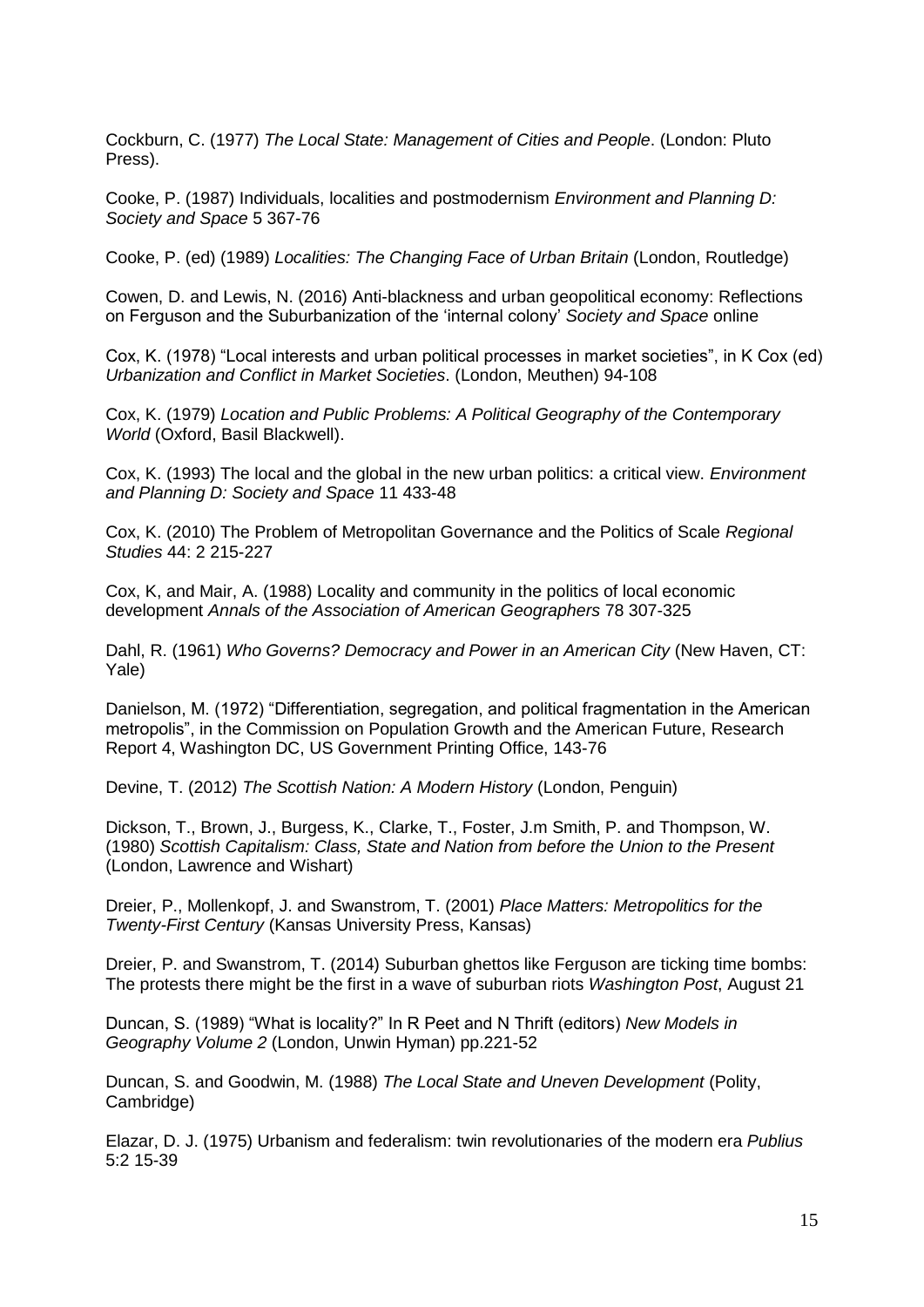Fishman, R. (1990) Metropolis unbound: the new city of the twentieth century *Flux*, spring, 43- 55

Florida, R. (2017) *The New Urban Crisis* (Oneworld publications)

[Gawthorpe,](https://www.theguardian.com/profile/andrew-gawthorpe) A. (2020) Federalism has become another casualty of Trump and the coronavirus *The Guardian* 18 April

Goldstein, M. (2014) [Another Shadow in Ferguson as Outside Firms Buy and Rent out](http://dealbook.nytimes.com/2014/09/03/another-shadow-in-ferguson-as-outside-firms-buy-and-rent-out-distressed-homes/?_r=0)  [Distressed Homes.](http://dealbook.nytimes.com/2014/09/03/another-shadow-in-ferguson-as-outside-firms-buy-and-rent-out-distressed-homes/?_r=0) *The New York Times*, 3 September.

Goodwin, M., Duncan, S. and Halford, S. (1993) Regulation theory, the local state, and the transition of urban politics' *Environment and Planning D: Society and Space* 11 67-88

Gottdiener, M. (1987) *The Decline of Urban Politics: Political Theory and the Crisis of the Local State* (Sage, Newbury Park)

Graham, S. and Marvin, S. (2001) *Splintering Urbanism: Networked Infrastructures, Technological Mobilities and the Urban Condition* (Oxford, Blackwell)

Gregory, D. and Urry, J. (eds) (1985) *Social Relations and Spatial Structures* (London, Macmillan).

Hall, D. (2020) Snubbing local expertise in favour of private Covid-19 tracing is a disaster *The Guardian* 5 May

Hamel, P. and Keil, R. (editors) (2015) *Suburban Governance: A Global View* (Toronto: University of Toronto Press)

Harrigan, J. (1976) *Political Change in the Metropolis* (Boston, Little Brown and Co)

Harvey, D. (1973) *Social Justice and the City* (Oxford, Blackwell)

Harvey, D. (1987) Three myths in search of a reality in urban studies *Environment and Planning D: Society and Space* 5 367-76

Harvie, C. (1994) *The Rise of Regional Europe*. (London, Routledge).

Helmore, E. (2020) New York mayor De Blasio asks if Trump is telling city to 'drop dead' over Covid-19 *The Guardian* 19 April

Hendrick, R. and Shi, Y. (2015) Macro-Level Determinants of Local Government Interaction: How Metropolitan Regions in the United States Compare *Urban Affairs Review* 51(3) 414–438

Hudson, R. (1989) *Wrecking a region: State policies, party politics, and regional change in the north east*. (London, Pion).

Hunter, F. (1953) *Community Power Structure: A Study of Decision Makers* (Chapel Hill: University of North Carolina Press)

ACIR (1967) *Fiscal Balance in the American Federal System* Volume 2. Advisory Commission on Intergovernmental Relations. Washington, Government Printing Office

Iveson, K. (2014) Building a City For "The People": The Politics of Alliance-Building in the Sydney Green Ban Movement *Antipode* 46: 992–1013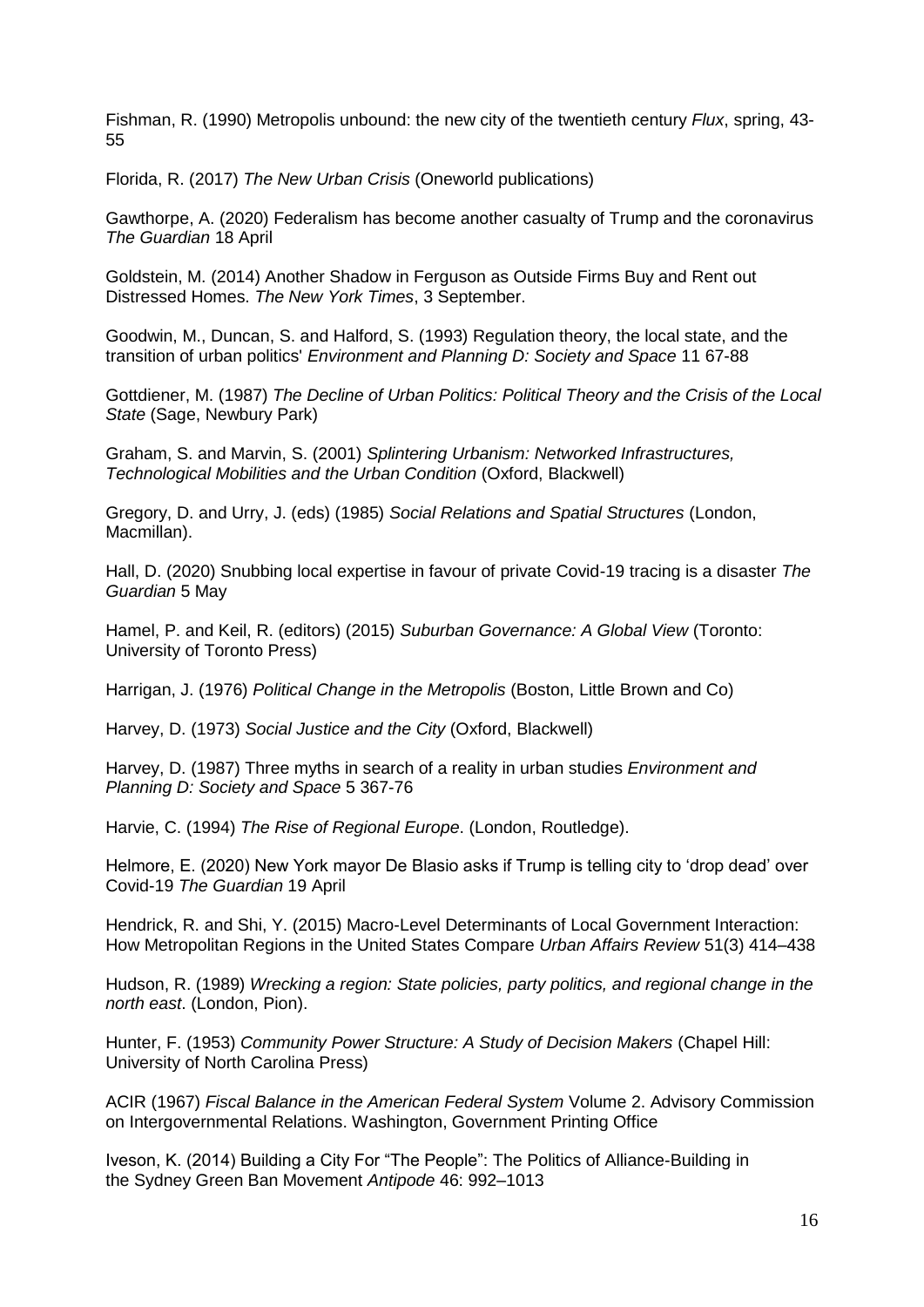Jessop, B. (1982) *The Capitalist State: Marxist Theories and Method*. (Oxford, Blackwell)

Jessop, B., Bonnett, K., Bromley, S., & Ling, T. (1988). *Thatcherism: A tale of two nations* (Cambridge, UK: Polity).

Judd, D. and Swanstrom, T. (2006) *City Politics: The Political Economy of Urban America* sixth edition (New York, Pearson Longman)

Judd, D. and Hinze, A. (2019) *City Politics: The Political Economy of Urban America* Tenth edition (New York, Routledge)

Karaliotas, L. (2020) Public spaces and the post-political *Space and Polity* 24 this issue

Keil, R. (2018) *Suburban Planet* (Cambridge MA, Polity)

Kirkpatrick, L. O. and Smith, M. P. (2011) The infrastructural limits to growth: Rethinking the urban growth machine in times of fiscal crisis *International Journal of Urban and Regional Research* 35:3 477-503

Knox, P. (2008) *Metroburbia, USA* (New Jersey: Rutgers University Press).

Leemans, A. F. (1970) *Changing Patterns of Local Government* (The Hague, IULA)

Lewis, J., and Townsend, A. (editors) (1989). *The North-South Divide*. (London: Paul Chapman).

Lipsky, M. (1976) "Towards a theory of street-level bureacuracy", in W. D. Hawley et al (editors) *Theoretical Perspectives on Urban Politics*. (Englewood Cliffs, NJ, Prentice Hall) pp. 100-45

MacLeod, G. (1998a) In what sense a region? Place hybridity and institutional formation in (post-)modern Scotland *Political Geography* 17 633-63

MacLeod, G. (1998b) Ideas, spaces, and 'sovereigntyscapes': dramatising Scotland's production of a new 'institutional fix' *Space and Polity* 2:2 207-33

MacLeod, G. (2011) Urban politics reconsidered: growth machine to post-democratic city? *Urban Studies* 48 2629-60

Marr, A. (1995) *The Battle for Scotland*. (London: Penguin).

Martin, R., Pike, A., Tyler, P., & Gardiner, B. (2016). Spatially rebalancing the UK economy: Towards a New policy model? *Regional Studies*, 50(2), 342–357.

Massey, D., Allen, J. and Anderson, J. (eds) (1984) *Geography Matters!: A Reader* (Cambridge: Cambridge University Press)

Massey, D. 2007. *World City*. (Cambridge: Polity).

McGirr, L. (2012) "The New Suburban Poverty" *New York Times* 19 March

McKenzie, E. (2006) "The dynamics of privatopia: private residential governance in the USA", in G Glasze, C Webster and K Frantz (editors) *Private Cities* (London, Routledge)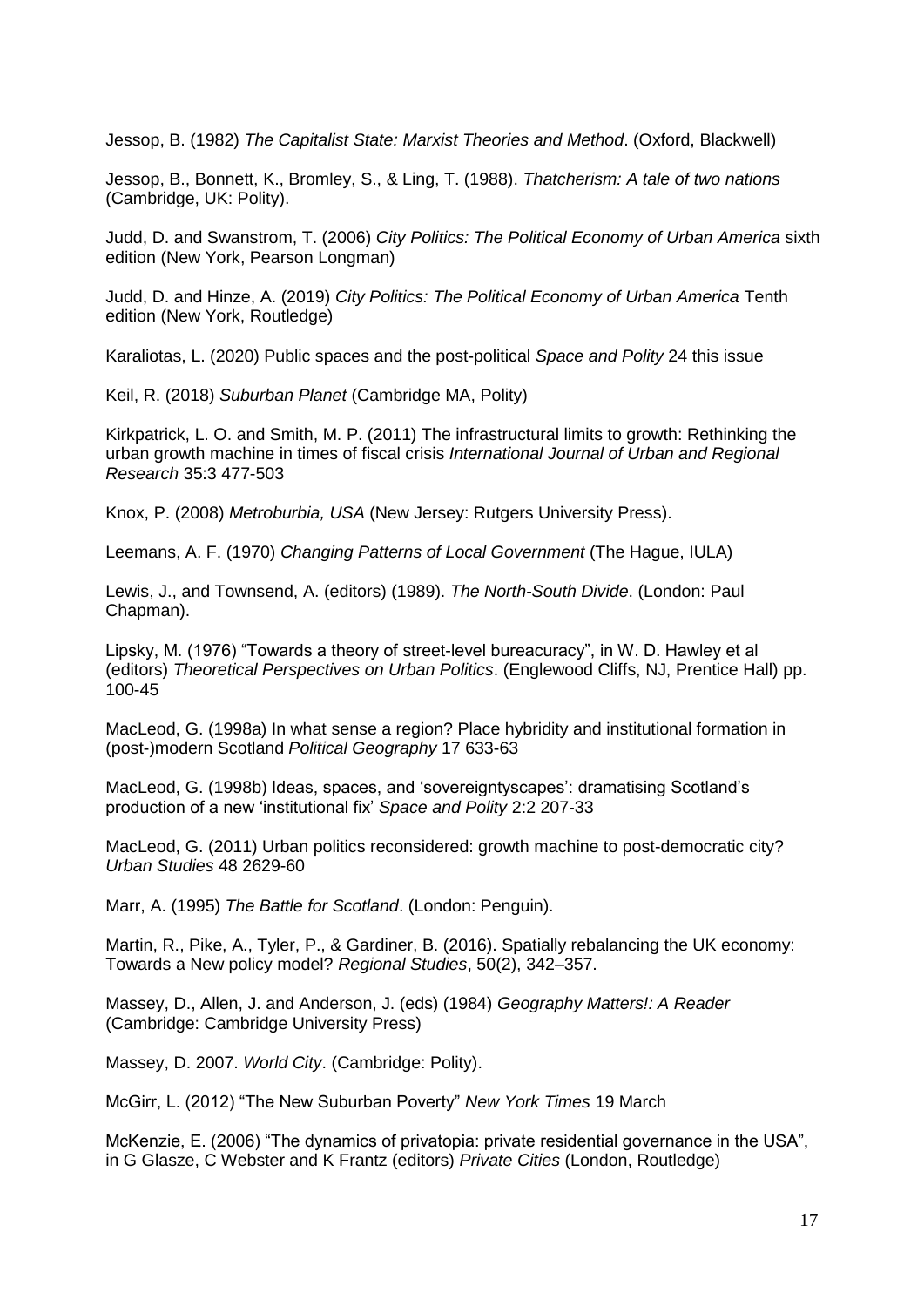Meegan, R., Kennett, P., Jones, G. and Croft, J. (2014) Global economic crisis, austerity and neoliberal urban governance in England *Cambridge Journal of Regions, Economy and Society*  2014, 7, 137–153

Meek, J. 2015. *Private Island: Why Britain Belongs to Someone Else*. London: Verso.

O'Hara, M. (2014) *Austerity Bites: A Journey to the Sharp End of Cuts in the UK* (Bristol, Policy Press)

O'Toole, F. (2018) *Heroic Failure: Brexit an the Politics of Pain* (London, Zeus)

Paddison, R. (1978) The Green Ban Movement: a case study of an urban social movement. Unpublished Discussion Paper

Paddison, R. (1983) *The Fragmented State: The Political Geography of Power* (Oxford: Basil Blackwell)

Paddison, R. (1986) Some thoughts on the passing of the GLC. *Drumlin*, Issue 1985-1986, 28-29.

Paddison, R. (1993) Scotland, the other and the British state, *Political Geography*, 12, 165- 168.

Paddison, R. (2009) 'Some reflections on the limitations to public participation in the postpolitical city, *L'Espace Politique*, 8,1-15.

Paddison, R., & Rae, N. (2017). Brexit and Scotland: Towards a political geography perspective *Social Space*, 13, 1–18.

Pahl, R. (1975) *Whose City?* (2nd edition: Penguin)

Paterson, L. (1994) *The Autonomy of Modern Scotland*. (Edinburgh: Edinburgh University Press)

Peck, J. (2011) Neoliberal suburbanism: frontier space *Urban Geography* 32:6 884–919

Phillips-Fein, K. (2017) *Fear City: New York's Fiscal Crisis and the Rise of Austerity Politics* (New York, Picador)

Purcell, M. (2006) Urban democracy and the local trap *Urban Studies* 43 1921–1941

Rex, J. and Moore, R. (1967) *Race, Community, and Conflict* (Oxford, Oxford University Press)

Rothstein, R. (2014) *The Making of [Ferguson:](http://www.epi.org/files/2014/making-of-ferguson-final.pdf) Public Policies at the Root of Its [Troubles.](http://www.epi.org/files/2014/making-of-ferguson-final.pdf)* (Washington D.C.: Economic Policy Institute).

Saunders, P. (1979) *Urban Politics: A Sociological Interpretation* (London, Hutchison)

Saunders, P. (1980) "The problem of space in urban sociology/politics'. Paper given at the PSA Work Group on UK Politics, 5<sup>th</sup> Annual Conference, Cardiff, 16-19 September.

Smith, D. M. (1977) *Human Geography: a Welfare Approach* (London, Edward Arnold)

Smith, N. (1996) *The New Urban Frontier: Gentrification and the Revanchist City* (London, Routledge)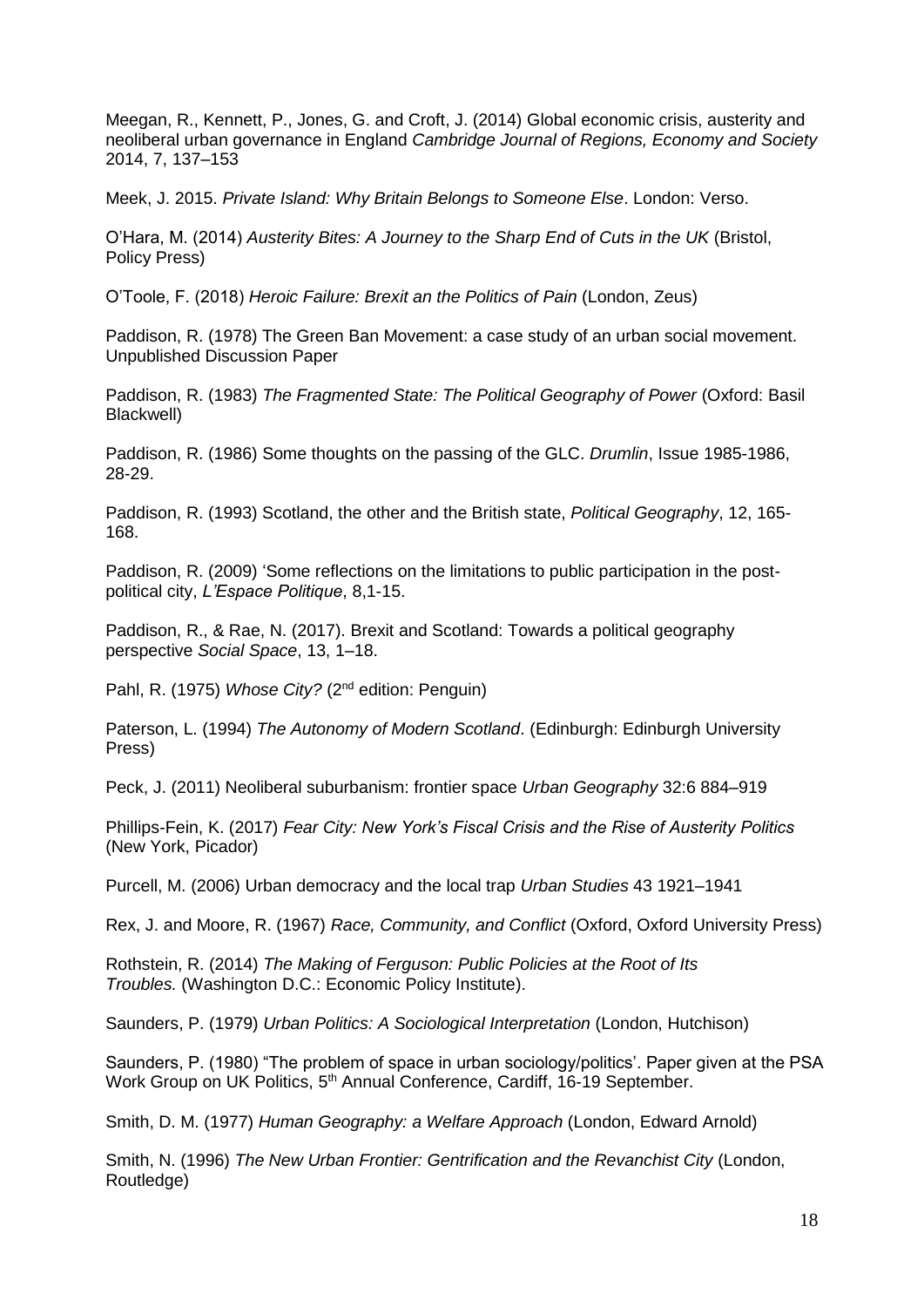Soja, E. (1989) *Postmodern Geographies* (London, Verso)

Soja, E. (2010) *Seeking Spatial Justice* (Minneapolis, University of Minnesota Press)

Stanyer, J. (1976) *Understanding Local Government*. (Glasgow, Fontana/Collins)

Stevens, R. M. (1977) Asymmetrical federalism: the federal principle and the survival of the small republic *Publius* 7:4 177-203

Taylor, P. (1984) *Political Geography: World Economy, Nation-State, Locality* (Longman, Harlow, Essex)

[Toynbee,](https://www.theguardian.com/profile/pollytoynbee) P. (2020) The war on coronavirus should be led by councils. But this government hates them *The Guardian* 28 April

Toynbee, P. and Walker, D. (2017) *Dismembered: How the Attack on The State Harms Us All*. (London, Guardian Books).

Williams, O. and Adrian, C. (1963) *Four Cities: A Study of Comparative Policy Making*. (Philadelphia, University of Pennsylvania Press)

## **Endnotes**

 $\overline{a}$ 

<sup>2</sup> Renamed *Political Geography* in 1992.

<sup>3</sup> In making this argument, Ronan is also citing approvingly some of the pioneering work on the capitalist state that had been only recently been developed by geographers like Gordon Clark and Michael Dear (also Clark and Dear, 1984).

<sup>4</sup> Perhaps add an endnote to the effect that Ronan recognised there to be other state forms - other than the 'modern industrial state' of his quote - where 'redistributive justice' would not be a remotely entertained input/motivation for state activity? Arguably too, such a motivation is one to which certain modern states only ever pay 'lip service', it not being the real heart of the commitments of the state elite?

<sup>5</sup> Ronan never lost sight of the importance of the politics of service provision: indeed arguably it was precisely this focus on the relationship between endeavours by the Glasgow local state to 'manage' expectations of distributive justice while also de-amplifying protest about this very management alongside the erosion of the public spaces of Glasgow that has enabled his paper on the 'post-political city' to remain one of the standout papers thus far in the debate (Paddison, 2009; Karaliotas, 2020).

<sup>6</sup> The initial prompting of this was the *Changing Urban and Regional System* initiative funded by the UK Economic and Social Research Council which ran from 1984-88. While the research provided some significant findings (e.g. Cooke, 1989), these became enveloped by an often acrimonious set of discussions over methodology and theory (see Duncan, 1989), while also offering some foresight into how postmodernism became entangled with debates in urban studies (Harvey, 1987; Cooke, 1987). Re-reading the early stages of TFS prompts me to contemplate how so well-placed Ronan was to offer something constructive to this debate.

<sup>7</sup> Some of Germany's sixteen regional-level governments assert the title Länder (meaning literally land countries). Amid much talk in the 1990s of a Europe of the Regions, a notable debate surfaced about

<sup>1</sup> In actual fact, eleven months had elapsed since Ronan and colleagues had provided their insightful comments.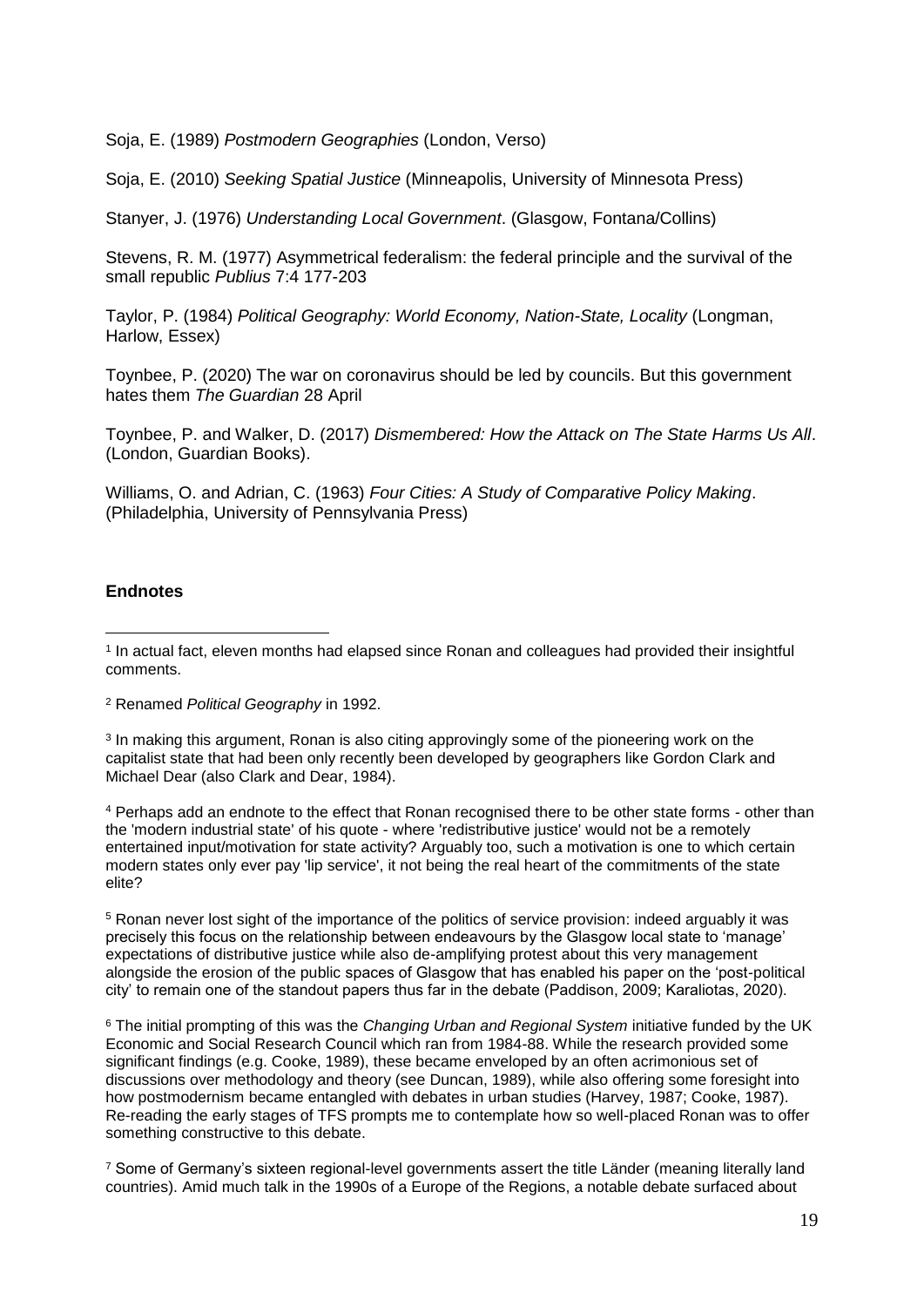the extent to which these Federal arrangements served well in shaping powerful regional-state level economies (Harvie, 1994).

<sup>8</sup> While at various stages in TFS, Ronan signals the growing urbanization of the population, in the period since, this has escalated considerably.

9 In these pages, Ronan offers an adroit synthesis of key works by Williams and Adrian (1963), Stanyer (1976), Cockburn (1977), (Castells (1977), and Saunders( 1979).

<sup>10</sup> In contrast to the Block grant, these are tied to particular spending programmes and coming with conditions determined by central government (Paddison, 1983: 168).

<sup>11</sup> Ronan qualifies this a little by signaling that rates of urbanization in the 'developing' countries is happening at a faster rate than in the industrial 'developed' ones, where 'counter-urbanization' has also been a key trend. But the overall argument is accurate and much of what proceeds in the chapter appreciates the complexity of such 'counter-urban' arguments, not least in that many such spaces have since the 1980s been overwhelmed by various forms of urbanization, suburbanization, and postsuburbanization (Keil, 2018).

<sup>12</sup> A classic case is offered in the 'redlining' of certain neighbourhoods in US cities during much of the period of 'urban renewal', a process that saw banks and lending institutions reluctant to offer mortgage loans often on the grounds of race (Smith, 1996).

<sup>13</sup> See Iveson (2014) for a recent retrospective on this.

 $\overline{a}$ 

<sup>14</sup> One might surmise that Ronan's interest in this insurgent movement surfaced during a sabbatical in 1976-77 at the University of New England, Armidale, in New South Wales, where he became involved in establishing a new Planning Course (Philo, 2020)

<sup>15</sup> The US Office of Management and Budget (OMB) defines a SMSA as one or more adjecent counties or county equivalents that have at least one urban core of 50,000 population. The figure of 392 also includes 8 for Puerto Rico:

<https://www.whitehouse.gov/wp-content/uploads/2020/03/Bulletin-20-01.pdf>

<sup>16</sup> <https://www.census.gov/newsroom/releases/archives/governments/cb12-161.html>

<sup>17</sup> Given Ronan's masterful excursion into some key instances of post-politicising in Glasgow (Paddison, 2009; Karaliotas, 2020), it is easy to envisage him being avidly interested in examining how special districts raise the spectre of a de-politicisation of metropolitan areas.

<sup>18</sup> This is measured relatively taking into consideration population and land area (Hendrick and Shi, 2015).

19 At certain stages in chapters 5 and 6 of *TFS*, there are signs that Ronan might have been searching to develop a critical political geography of urban justice, especially with regard to ensuring citizens a fair distribution of services and welfare. To be sure by the time of its publication, Marxian analysis had already been having a profound influence, and David Harvey's (1973) *Social Justice and the City* appears, as does the more reformist 'welfare geography' of David Smith (1977). But there is also a sense that Ronan might have been aiming to articulate something akin to that of the *spatiality of justice* which Ed Soja (Soja, 2010) arrived at sometime later in his ever tenacious endeavours to uncover the geography of Los Angeles, itself often depicted to be the most iconic 'fragmented metropolis' of recent decades. Mark Boyle has offered some helpful prompts on these reflections.

 $20$  There are resonances here with Beauregard's (2006) more recent thesis detailing how suburban jurisdictions impose a form of 'parasitic urbanization' in relation to central cities.

 $21$  From a population that was 85% white in 1980, Ferguson had become 69% Black by 2010 (Goldstein, 2014). And more generally, as Rothstein (2014) identifies, "Whereas 20th century segregation took the form of Black central cities surrounded by white suburbs, 21st century segregation is in transition—to whiter central cities with adjoining Black suburbs."